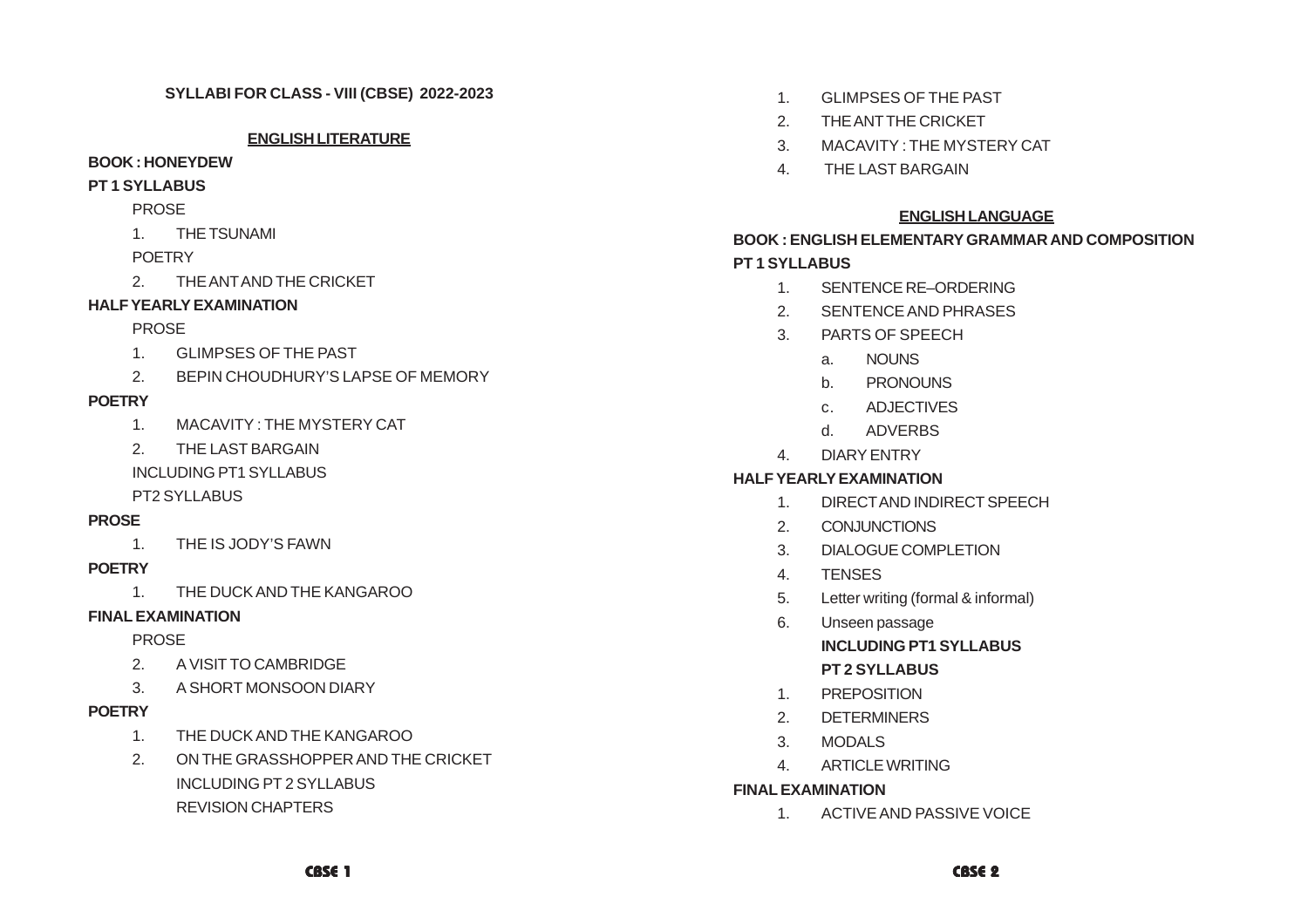#### CBSE<sub>3</sub>

- क्या निराश हुआ जाए
- 
- 5.
- $4.$
- 
- 
- 
- 
- 
- 
- 
- बस की यात्रा
- 
- 
- लाख की चूड़ियाँ
- 
- ध्वनि  $2.$

 $3.$ 

- हिन्दी साहित्य कबीर की साखियाँ  $1.$
- अर्द्धवार्षिक पाठ्यक्रम
- विलोम, पर्यायवाची
- $3.$ संज्ञा  $\overline{5}$
- शब्द निर्माण  $\overline{4}$ .
- पी.टी.1 2. लाख की चूड़ियाँ ध्वनि  $1.$
- नुतन व्याकरण आलोक (गोयल ब्रदर्स प्रकाशन)
- पुस्तक बसंत भाग-3 (NCERT)
- हिन्दी
- **DIARY ENTRY**
- LETTER WRITING (FORMAL & INFORMAL) 5. 6. **UNSEEN PASSAGE**
- **REPORTED SPEECH**
- $\overline{4}$ .
- $3.$ **TENSES**
- 
- $\overline{2}$ . **MODALS**

 $2.$ 

 $3.$ 

 $7<sub>1</sub>$ 

- SENTENCE REORDERING  $1<sub>1</sub>$
- 
- 
- 
- 
- 
- 
- 
- 
- 
- **REVISION TOPICS**
- 
- 
- 
- 
- 
- **INCLUDING PT2 SYLLABUS**
- 
- 
- **STORY WRITING**  $7.$
- GAP FILLING (Prepositions, Articles, Conjunctions, Tenses) 6.
- 
- USE OF PASSIVE VOICE (Process Writing)  $4.$ **OMISSION** 5.
- 
- EDITING (Detecting and correcting errors)
- 
- 
- 
- REPORTED SPEECH (Dialogue form)

- हिन्दी–व्याकरण
	- अपठित गद्यांश  $1.$
	- लघु कथा (लेखन)  $\overline{2}$ .
	- अनुच्छेद  $3.$
	- पत्र लेखन  $\overline{4}$
	- संज्ञा, संज्ञा के विकार  $\overline{5}$
	- सर्वनाम 6.
	- पद—परिचय, संज्ञा, सर्वनाम  $\overline{7}$
	- शब्द निर्माण-उपसर्ग, प्रत्यय, समास-अव्ययीभाव, द्वन्द्व, द्विगु 8.

वार्षिक पाठ्यक्रम

**CBSE 4** 

2. विशेषण

4. समास

- वाक्य विचार परिभाषा व अवयव 9
- 
- वाक्य विग्रह  $10<sup>1</sup>$

विलोम

अनेकार्थक

पर्यायवाची

सुदामा चरित

सूरदास के पद

सुदामा चरित

अकबरी लोटा

कामचोर

अनेकार्थक, समश्रुति भिन्नार्थक

चिटि्ठयों की अनूठी दुनिया

प्रत्यय

संधि

समश्रुति भिन्नार्थक

- 
- 
- 
- 
- 
- 
- 
- $11.$
- 
- मुहावरे
- 
- 
- 
- 
- 
- 
- 
- 
- 
- 
- 

 $12.$ 

 $13.$ 

 $14$ 

15.

16.

 $\overline{1}$ .

 $\overline{3}$ .

5.

 $1<sub>1</sub>$ 

 $2.$ 

 $3.$ 

 $4.$ 

5.

हिन्दी साहित्य

पी.टी.2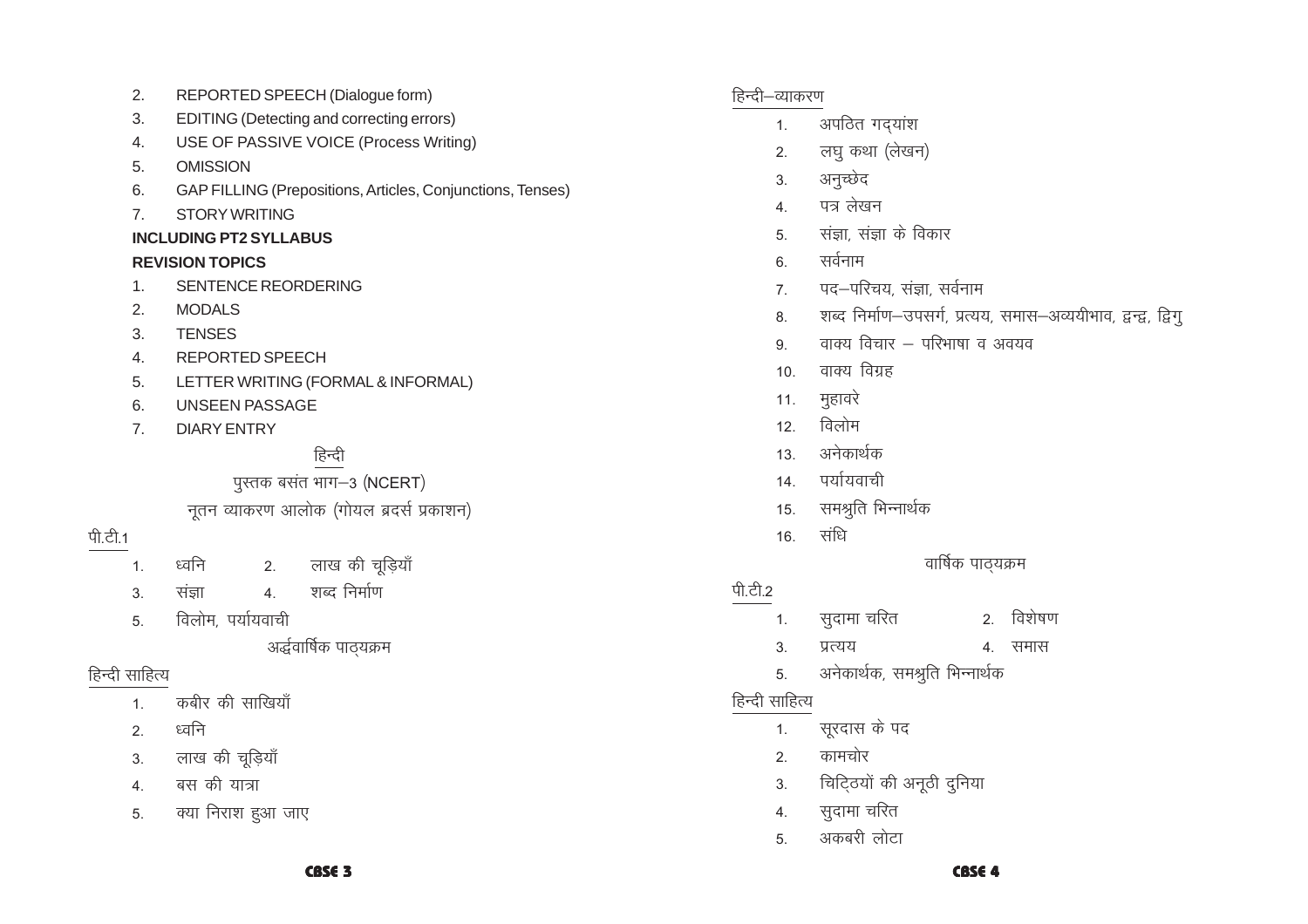#### CBSE 5

लुट् लकार  $1.$ 

# अर्द्धवार्षिक पाठ्यक्रम

- सूक्ति अर्थ सहित 6.
- गिनतियाँ (11 से 20 तक)  $5<sub>1</sub>$
- धातु रूप 'पठ्'  $4.$
- सूक्तियाँ (5)  $3.$
- श्लोक (1)  $2.$
- 
- लृट् लकार  $1.$

# पी.टी.1

# **BOOK: Elementary Sanskrit manual Part-4**

# संस्कृत '

- विलोम 15.
- पर्यायवाची  $14.$
- समश्रति भिन्नार्थक  $13.$
- अनेकार्थक  $12.$
- मुहावरे  $11.$
- वाक्य रचनांतरण  $10<sub>1</sub>$
- अर्थ की दृष्टि से वाक्य भेद 9.
- शब्द निर्माण उपसर्ग, प्रत्यय, समास तत्पुरुष, कर्मधारय, 8. बहब्रीहि
- पद-परिचय विशेषण क्रिया  $7<sub>1</sub>$
- क्रिया  $6.$
- विशेषण  $5<sub>1</sub>$
- पत्र–लेखन  $4.$
- अनुच्छेद लेखन  $3.$
- लघू कथा  $2.$
- अपठित गद्यांश  $1.$

हिन्दी व्याकरण

- लुट् लकार  $1.$
- पुनरावृत्ति $-$
- धातु रूप भू व क्रीड् लूट् लकार 2
- हिन्दी वाक्यों का संस्कृत अनुवाद  $1$ .

# व्याकरण

- सूक्ति (2 अर्थ सहित)  $6.$
- श्लोक (2 अर्थ सहित) 5.
- सूक्तियाँ (संस्कृत में)  $4.$
- $3<sub>1</sub>$ रामस्य कथा
- अनुकारकाः वानराः  $2.$
- वर्षा ऋतुः  $1.$

# वार्षिक पाठ्यक्रम

- सूक्तियाँ (5) 5.
- धातु रूप 'भू'  $\overline{4}$ .
- श्लोक (1)  $3.$
- अनुकारकाः वानराः  $2.$
- वर्षा ऋतुः  $1.$

# पी.टी.2

- गिनती ग्यारह से बीस (11-20 संस्कृत में)  $3)$
- $2)$ धातु रूप पढ् व कृ लूट् लकार'
- हिन्दी वाक्यों का संस्कृत अनुवाद  $1)$

# व्याकरण

- सूक्ति (2 अर्थ सहित)  $6.$
- श्लोक (2 अर्थ सहित)  $5<sub>1</sub>$
- सूक्तियाँ (संस्कृत में)  $\overline{4}$
- चित्रपटम्  $3.$
- मूर्खाः वानराः  $2.$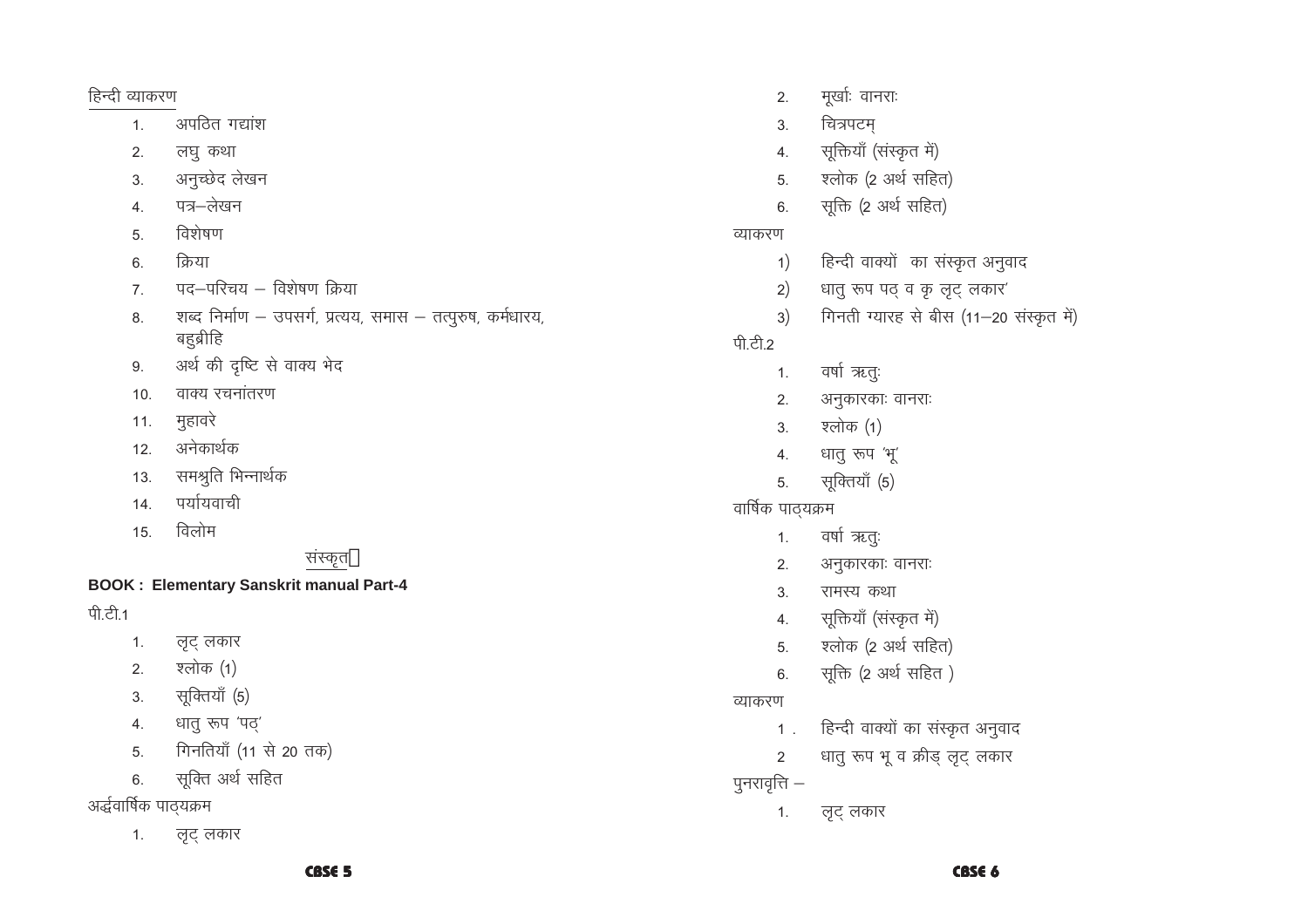- गिनती संस्कृत में  $3.$
- श्लोक (अर्द्धवार्षिक)  $\overline{4}$ .
- धातु रूप पठ लुटलकार  $5<sub>1</sub>$

#### **MATHEMATICS**

#### Books:

- Mathematics For Middle School Class-VIII(NCERT LATEST  $1<sub>1</sub>$ **EDITION)**
- **Candid Laboratory Manual in Mathematics By- ARVIND**  $2.$ **NAGPAL**

| S. No         | Chapter | Content                    |
|---------------|---------|----------------------------|
|               | 1       | Rational number            |
| $\mathcal{P}$ | 2       | Linear Eq in one valuable  |
| 3             | 3       | Understanding Quarilateral |
| 4             | 4       | Square and Square root     |
| .5            | 5       | <b>Exponents and Power</b> |

#### **Half Yearly Examination**

| S. No                                           | Chapter | Content                            |
|-------------------------------------------------|---------|------------------------------------|
| 6                                               | 13      | Direct and Indirect pro            |
| 7                                               | 15      | Introduction to graph              |
| 8                                               | 9       | Algebric Expression and identities |
| Half Yearly Examination includes P.T. 2         |         |                                    |
| S. No                                           | Chapter | Content                            |
| 1                                               | 7       | Cube and cube roots                |
| 2                                               | 4       | <b>Practical Geometry</b>          |
| 3                                               | 8       | <b>Company Quantities</b>          |
| 4                                               | 10      | <b>Visualising Solid Shapes</b>    |
| <b>Final Examination</b>                        |         |                                    |
| S. No                                           | Chapter | Content                            |
| 5                                               | 16      | Playing with numbers               |
| 6                                               | 5       | Data handing                       |
| 7                                               | 11      | <b>Mensuration</b>                 |
| 8                                               | 14      | Fraction                           |
| Final Examination includes $P \cdot T \cdot -2$ |         |                                    |

#### **PHYSICS**

BOOK - Living Science try by A. C. sahgal and Mukul Sahgal

#### **Publisher: Ratna Sagar**

#### **Periodic Test 1**

- Force and Pressure  $11$
- $12.$ Friction

#### **Half Yearly examination**

- **Force and Pressure**  $11.$
- 12. Friction
- 13. Sound
- 14 Some Natural Phenomena

#### **Periodic Test 2**

- Reflection of Light 16.
- $17<sup>7</sup>$ Refraction and Dispersion of Light

#### **Final examination**

- Reflection of Light  $16$
- Refraction and Dispersion of Light  $17$
- The Universe  $18$ **Revision Chapters:**
- 13. Sound

# **BIOLOGY**

BOOK - Living Science Ratna Sagar - 8 Writer - A.C. Sahgal and Makul Sahgal Periodic Test-1 Cell - Structure and Function  $Is - 8$ Reproduction  $\mathsf{Ls}-9$ **Half Yearly Examination** Reaching the Age of Adolescence  $L - 10$ Periodic Test 1 Chapters will be included Periodic Test - 2 **Crop Production**  $\mathsf{L}\mathsf{s}$  -1  $\mathsf{Ls}-2$ Microorganisms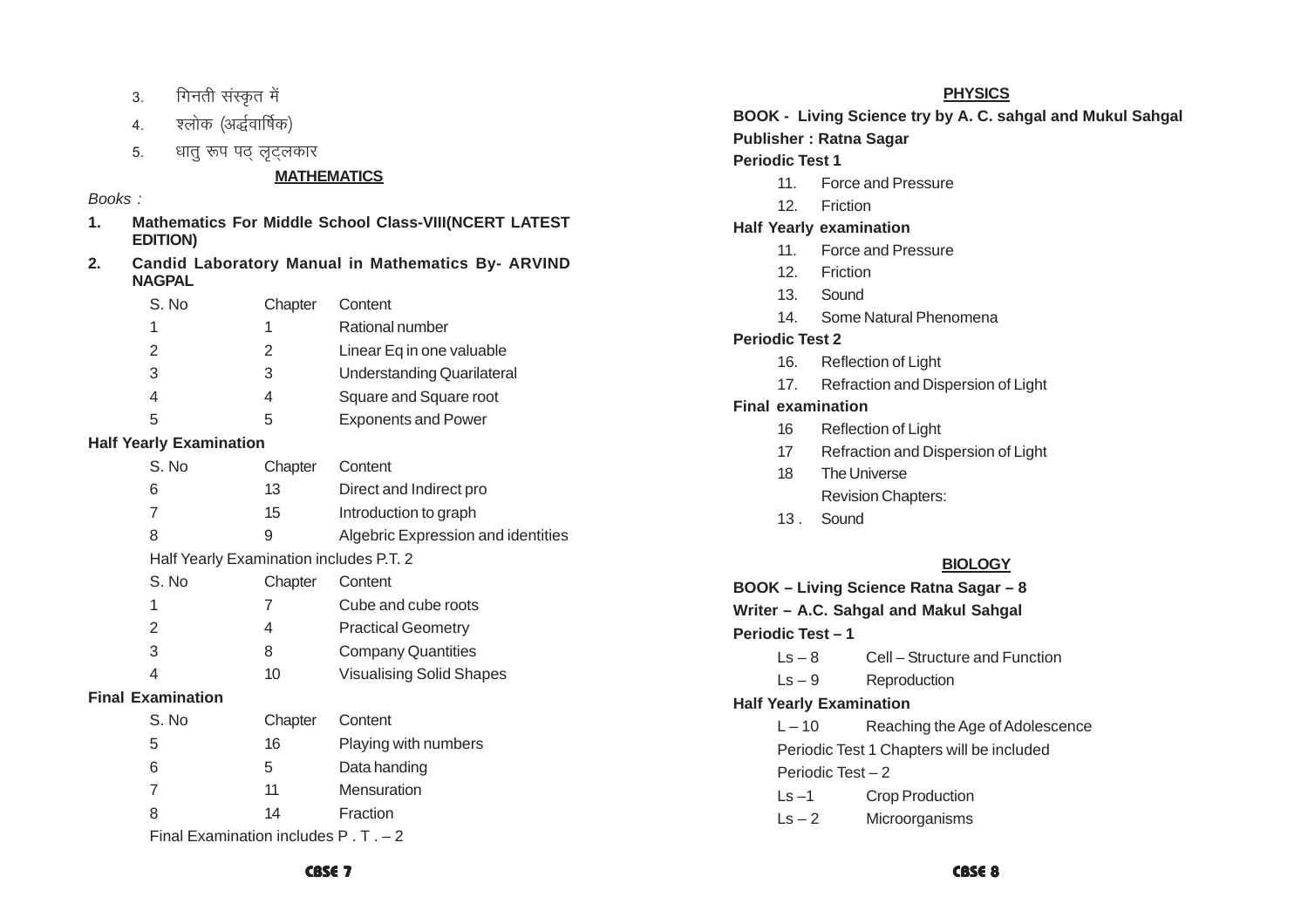| <b>Final Examination</b>        |                                                                                  |
|---------------------------------|----------------------------------------------------------------------------------|
| $\mathsf{Ls} - \mathsf{Z}$      | Conservation of Plants and Animals                                               |
|                                 | Periodic Test 2 Chapters will be included                                        |
| <b>Revision Chapters</b>        |                                                                                  |
| $\mathsf{Ls}-9$                 | Reproduction                                                                     |
|                                 | $\text{Ls} - 10$ Reaching the Age of Adolescence                                 |
|                                 | <b>CHEMISTRY</b>                                                                 |
|                                 | Book :- Living Sirencec by A. C. Sahgal & Mukul Sahgal                           |
| <b>Publisher :- Ratna Sagar</b> |                                                                                  |
| <b>Periodic Test - 1</b>        |                                                                                  |
|                                 | Chapter - 3 Synthetic fibres & Plastic                                           |
|                                 | Chapter $-4$ Metals & non $-$ metals                                             |
| Half yearly examination         |                                                                                  |
|                                 | Chapter - 3 Synthetic fibres & Plastic                                           |
|                                 | Chapter $-4$ Metals & non $-$ metals                                             |
|                                 | Chapter - 5 Coal & Petroleum                                                     |
| <b>Periodic Test-2</b>          |                                                                                  |
|                                 | Chapter $-6$ Combustion & flame                                                  |
|                                 | Chapter - 15 Chemical effects of Electric current                                |
| <b>Final examination</b>        |                                                                                  |
|                                 | Chapter $-6$ Combustion & flame                                                  |
|                                 | Chapter - 15 Chemical effects of Electric current                                |
|                                 | Chapter - 16 Pollution of Air & Water                                            |
| <b>Revision Chapter</b>         |                                                                                  |
|                                 | Chapter 4 Metals $&$ non $-$ metals                                              |
|                                 | <b>GEOGRAPHY</b>                                                                 |
|                                 | Book - SOCIAL SCIENCE Resource and Development (NCERT)                           |
| <b>Periodic Test I</b>          |                                                                                  |
| Chapter-1 Resources             |                                                                                  |
| <b>Half Yearly Syllabus</b>     |                                                                                  |
|                                 | Chapter-2 Land, Soil, Water, Natural Vegetation and<br><b>Wildlife Resources</b> |
|                                 | Chapter - 3 Mineral and Power Resources                                          |
|                                 |                                                                                  |

Periodic Test 1 chapters will be included. **Periodic Test II** Chapter – 4 Agriculture **Final Syllabus** Chapter  $-5$  Industries Chapter – 6 Human Resources Periodic Test 2 Chapter will be included. Revision Chapter Chapter – 3 Mineral and Power Resources **HISTORY/CIVICS Book : Social Science – Our Pasts – III – Part I (History) Book Social And Political Life III Textbook for Class VIII (Civics) Publisher – NCERT Periodic Test – I** 1. Chapter – 1 How, When and Where **CIVICS** 1. Chapter – 1 The Indian Constitution **Half Yearly Syllabus HISTORY** 1. Chapter – 2 Form Trade To Territory 2. Chapter – 3 Ruling the Countryside **CIVICS** 1. Chapter – 2 Understanding Secularism 2. Chapter – 3 Why do we need a Parliament Periodic Test 1 Chapter will be included. **Periodic Test 2 HISTORY** 1. Chapter – 6 Weavers, Iron Smelters and Factory Owners **CIVICS** 1. Chapter – 7 Understanding Marginalisation **HISTORY** 1. Chapter - 4 Tribals, Dikus and the Vision of Golden Age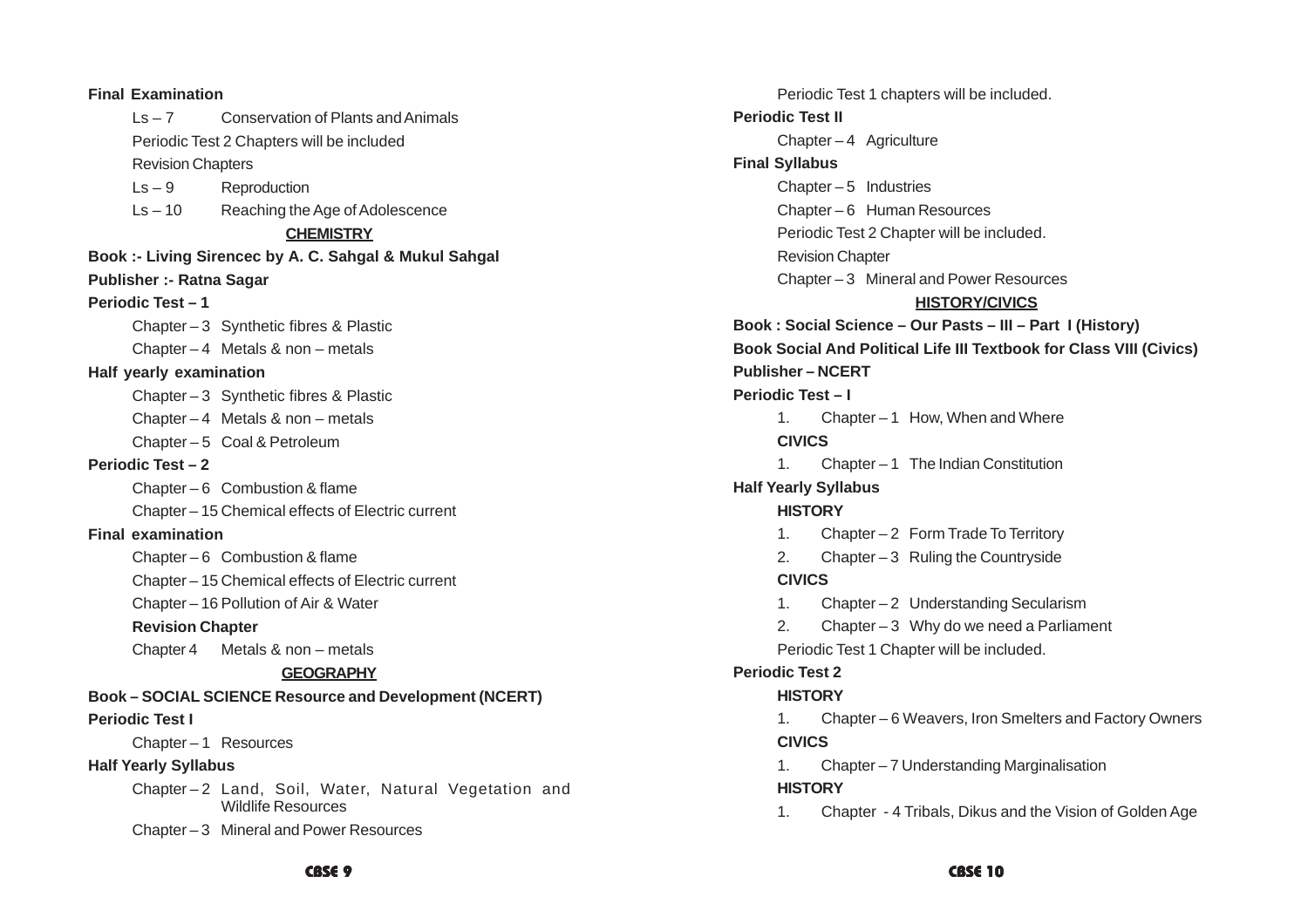2. Chaper – 5 When People Rebel

#### **CIVICS**

1. Chapter – 5 Judiciary

2. Understanding our Criminal Justice System.

Revision Chapters

#### **History –**

Chapter – 2 – From Trade to Territory

**Civics –**

Chapter – 1 The Indian Constitution

Periodic test 2 chapter will be included.

# **GENERAL KNOWLEDGE**

#### **Book : KNOW FOR SURE – Indiannica Learning**

### **Periodic Test – I**

The Natural World

Things Around Me

#### **Half Yearly**

The Natural World

Things Around Me

This World Around Us

**Sports** 

Quiz Yourself 1

Quiz Yourself 2

# **Periodic Test – II**

Art and Culture

Numbers and Logical Skills

# **Final Examination**

Art and Culture

Numbers and Logical Skills

Science and Technology

Language and Literature

Quiz Yourself 3

Model Test Paper 1

Model Test Paper 2

#### **URDU**

**Book – Bazichaa – 4 Publication – New Publication Saraswati House Periodic Test-1**

1. Ae do jahan ke waali (P.T.1)

# **Half Yearly Examination**

- 2. Waqt
- 3. Abraham hinkon
- 4. Urdu Number 1 50
- 5. Alphabet (Urdu)

# **Periodic Test-2**

1. Urdu (Nazm) P.T.2

# **Final Examination**

- 2. Muhammad Ali
- 3. Dal Jheel
- 4. Urdu numbers 1 100
- 5. Alphabet (Urdu)

# **COMPUTER**

#### **BOOK NAME – LIVE WIRE – Interactive Computer Science (Indiannica educational**

**Periodic Test – 1**

- Networking Concepts
- Al–Social Impact
- Python (Programming)

# **Half Yearly Examination**

- Introduction to MS Access
- Queries, Report and Forms in Access
- **Note :-** (P.T. I Course will be include in Half Yearly Examination)

# **Periodic Test – 2**

- Loops Coding in Python
- Lists and Tables in HTML
- Advance coding in HTML

### **Final Examination**

- Cyber Ethics and Security
- Python Programming
- Note : (Periodic Test 2 will be included in final examination)

 $\Box$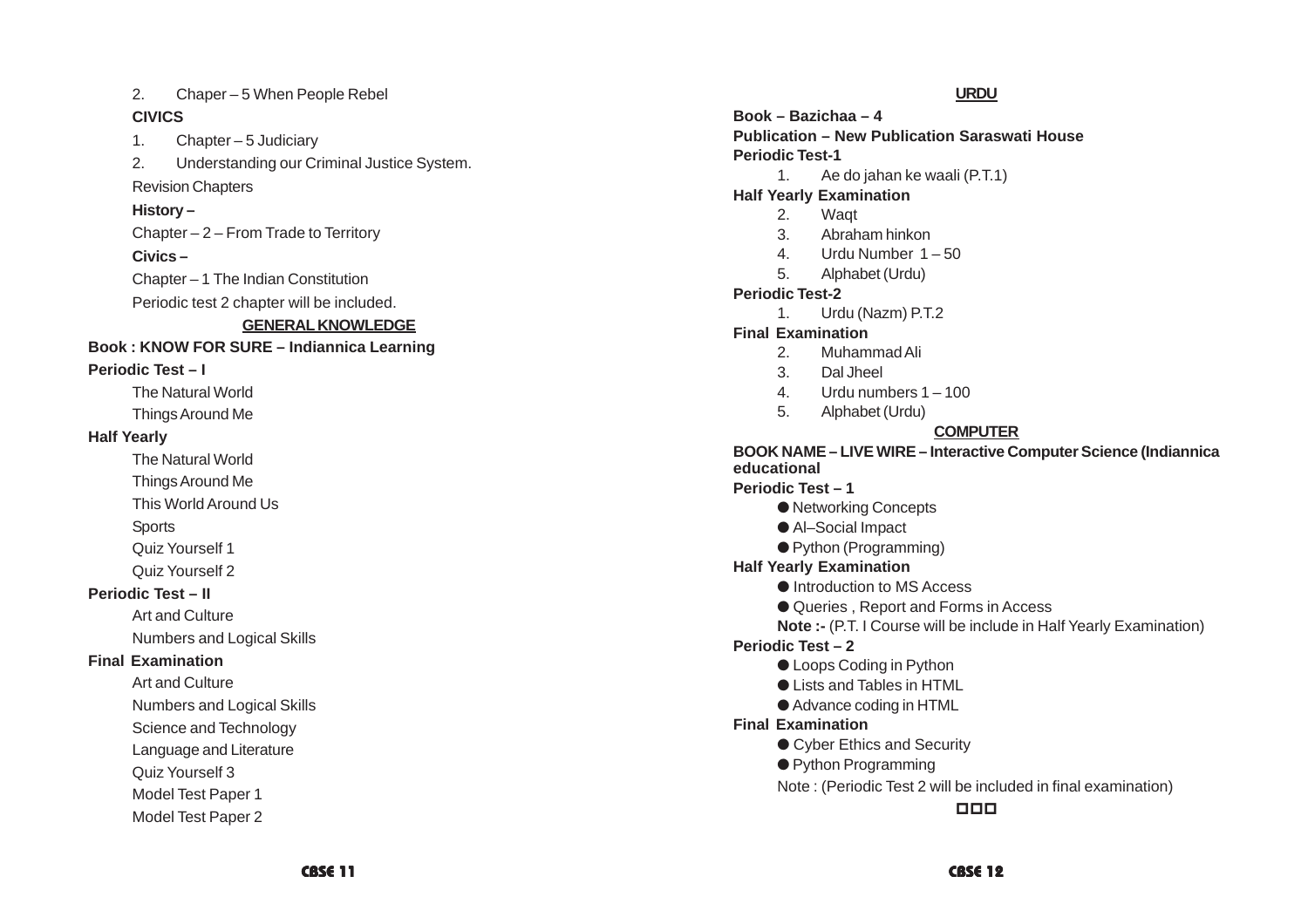#### **SYLLABI FOR CLASS - IX (CBSE) 2022-2023 ENGLISH**

#### **PRE QUARTERLY EXAMINATION**

#### **Book : MOMENTS BOOK: BEEHIVE**

- 1. The lost child 1. The fun they had
- 2. The Adventures of Toto 2. The sound of music
- 
- **WRITING POEMS**
	- 1. Discriptive Passages 1. The Road not taken
		- 2. Wind

3 The little girl

- **GRAMMAR**
	- 1. Tense
	- 2. Subject verb Concord

#### **READING**

1. Discursive Passage 2. Factual Passage

#### **QUARTERLY EXAMINATION BOOK : MOMENTS BOOK : BEEHIVE**

- 1. In the kingdom of fools 1. A truly beautiful Mind
- 2. The Happy prince 2. My childhood
- 

#### **WRITING POEMS**

- 
- -
	-

- 1. Short story 1. Rain of the Roof
	- 2. The Legend of the Northland
	- 3. The Lake Isle of Innisfree

#### **GRAMMAR**

1. MODALS

#### **READING**

- 1. Discursive Passage
- 2. Factual Passage

# **Half Yearly Examination**

#### **Book : MOMENTS Book BEEHIVE**

- 1. The last leaf 1. Kathmandu
- - 2. Reach for the top

| <b>WRITING</b>       |                          |
|----------------------|--------------------------|
| 1.                   | Descriptive              |
| 2.                   | Short story              |
| <b>POEMS</b>         |                          |
| 1.                   | No men are               |
| 2.                   | On killing a             |
| 3-                   | A slum bee               |
|                      |                          |
|                      | <b>FINAL EXAMINATION</b> |
| <b>BOOK: MOMENTS</b> |                          |
| 1.                   | A house is               |
| 2.                   | The Beggar               |
| <b>WRITING</b>       |                          |
| 1.                   | Descriptive              |
| 2.                   | Short story              |

# **POEMS READING** re foreign 1. Discursive Passage a tree 2. Factual Passage e did my spritsed  $BOOK$  : BEEHIVE not a home 1. If I were you 2. The Beggar **WRITING GRAMMAR** e Passage 1. Command & Request v 2 Statements 1. A slumber Did my Spirit Seal 1. Discursive Passage 2. Factual Passage हिन्दी **¼NCERT½ ¼NCERT½**  $1 - \mathbb{R}$ तिज $\pi$  भाग 1 3. नुतन व्याकरण आलोक **¼ks v cnl Z çdk'ku½** <u>व्याकरण साहित्य</u> 1. शब्द निर्माण – उपसर्ग, प्रत्यय 1. साखियाँ और सबद –1 समास – अव्ययी भाव द्वन्द्व  $\overline{z}$ ) दो बैलों की कथा 2- vyadkj & 'kCnkyadkj 3- loS;s 3. अर्थ की दृष्टि से वाक्य भेद 94. इस जल प्रलय में

4 अपठित गद्यांश

#### **WRITING GRAMMAR**

- e Passage 1. Reported speech
	-

# **POEMS**

#### **READING**

- 
- 2. कृतिका भाग 1
- 

## प्री क्वाटरली पाठ्यक्रम

- -
- -
- 3. Iswaran the Story teller 3. The snake and the Mirror



- 
- -
	-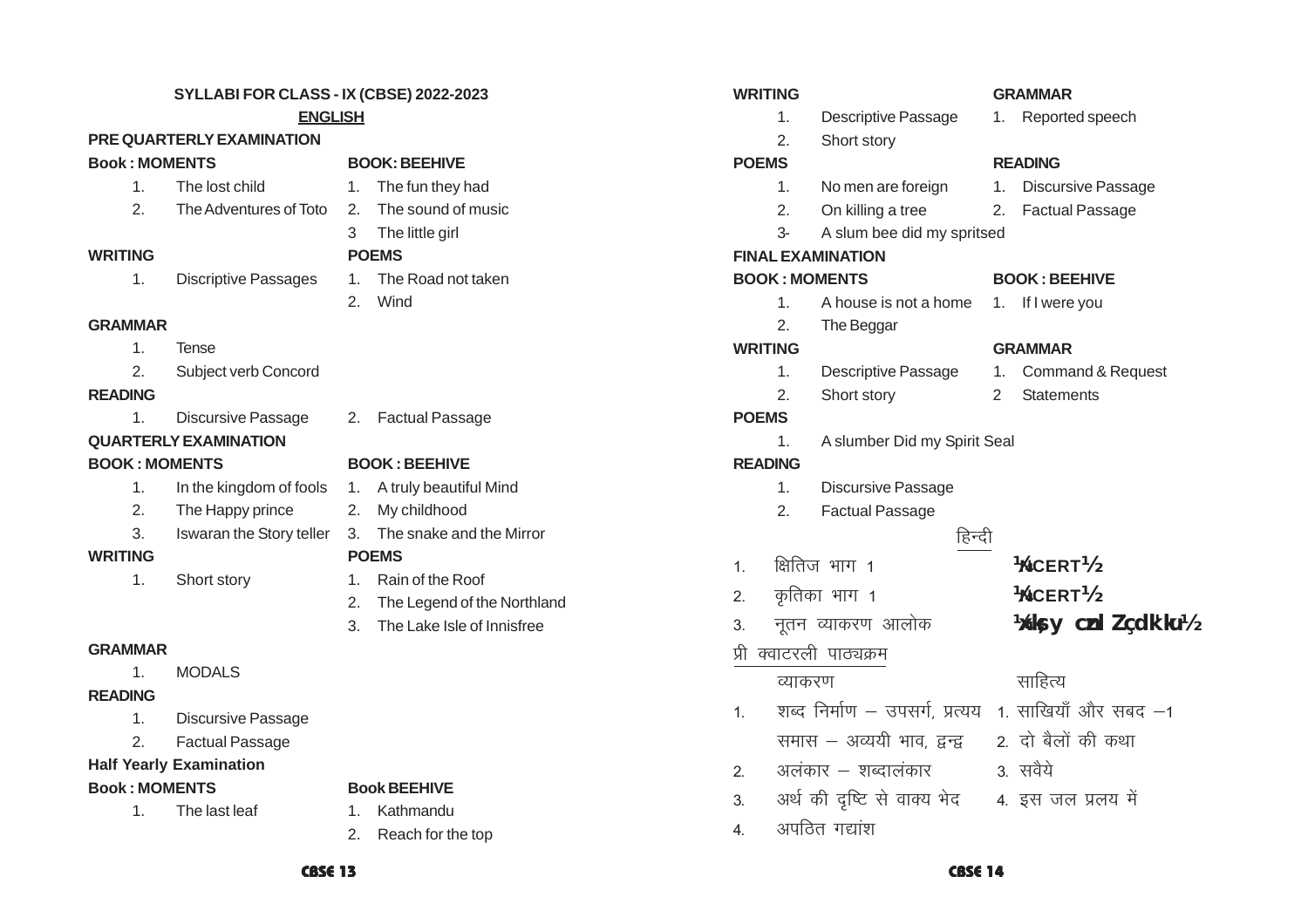#### CBSE 15

**CBSE 16** 

| 7. | अनुच्छेद–लेखन                                               |                               |  |
|----|-------------------------------------------------------------|-------------------------------|--|
|    | 8. लघु कथा लेखन0000                                         |                               |  |
| 9. | पत्र–लेखन                                                   |                               |  |
|    | क्वाटरली पाठ्यक्रम                                          |                               |  |
| 1. | अपठित गद्यांश                                               | 1. वारव                       |  |
| 2. | अपठित काव्यांश                                              | 2. ल्हासा की ओर               |  |
|    | 3.      समास – द्विगु, कर्मधारय                             | 3. उपभोक्तावाद की संस्कृति    |  |
|    | 4. अलंकार – उपमा, रूपक                                      | 4. पुनरावृत्ति                |  |
|    | 5. वाक्य रचनांतरण                                           | 1. इस जल प्रलय में            |  |
|    | 6. सूचना—लेखन                                               | 2. सवैये                      |  |
|    | 7. ई-मेल लेखन                                               |                               |  |
|    | व्याकरण - प्री क्वाटरली पाठ्यक्रम का पुनः अभ्यास            |                               |  |
|    |                                                             |                               |  |
|    | अर्द्धवार्षिक पाठ्यक्रम                                     |                               |  |
| 1. | अर्थ की दृष्टि से वाक्य भेद 1. कैदी और कोकिला               |                               |  |
| 2. | वाक्य रचनांतरण                                              | 2. ग्राम श्री                 |  |
|    | 3. शब्दालंकार एवं अर्थालंकार 28. मेरे बचपन के दिन           |                               |  |
|    | 4. समास – तत्पुरुष, बहुव्रीहि       4. रीढ़ की हड्डी        |                               |  |
|    |                                                             | पुनरावृत्ति – 1. ल्हासा की ओर |  |
|    | व्याकरण – प्री क्वाटरली व क्वाटरली पाठ्यक्रम का पुनः अभ्यास |                               |  |
|    | वार्षिक पाठ्यक्रम                                           |                               |  |
|    | व्याकरण                                                     | साहित्य                       |  |
|    | 1. अनुच्छेद लेखन                                            | 1. प्रेम चंद के फटे जूते      |  |
|    | 2. लघु कथा लेखन                                             | 2. सॉंवले सपनों की याद        |  |

अपठित काव्यांश

संवाद लेखन

 $5<sub>1</sub>$ 

6.

| व्याकरण पाठ्यक्रम का पुनः अभ्यास                                          | पुनरावृत्ति                                      |
|---------------------------------------------------------------------------|--------------------------------------------------|
|                                                                           | 1. रीढ़ की हड्डी                                 |
|                                                                           | 2. ग्राम श्री                                    |
|                                                                           |                                                  |
|                                                                           | <b>MATHEMATICS</b>                               |
| <b>BOOK NCERT LATEST EDITION CLASS-IX</b><br><b>DIVISION OF COMPUTERS</b> |                                                  |
| <b>TERM</b>                                                               | TOPIC TO BE COVERED                              |
| PRE – QUARTERLY                                                           | CH-1 NUMBER SYSTEM                               |
|                                                                           | CH-2 POLYNOMIALS                                 |
|                                                                           | CH-3 COORDINATE GEOMETRY                         |
|                                                                           | CH-6 LINES AND ANGLES                            |
|                                                                           | CH-7 TRIANGLES (EX 7.4 EXCLUDED)                 |
|                                                                           | <b>REVISION OF ENTIRE SYLLABUS</b>               |
| <b>QUARTERLY</b>                                                          | CH-4 LINEAR EQUATION IN TWO<br><b>VARIABLES</b>  |
|                                                                           | CH-5 INTRODUCTION TO EUCLID'S<br><b>GEOMETRY</b> |
|                                                                           | CH-8 QUARDILATERALS                              |
|                                                                           | <b>REVISION OF ENTIRE SYLLABUS</b>               |
| <b>HALFYEARLY</b>                                                         | CH-12 HERON'S FORMULAS                           |
|                                                                           | CH-14 STATISTICS                                 |
|                                                                           | <b>REVISION OF ENTIRE SYLLABUS</b>               |
| <b>FINAL TERM</b>                                                         | CH <sub>10</sub> CIRCLES                         |
|                                                                           | CH 13 SURFACE AREA AND VOLUME                    |
| <b>REVISION OF ENTIRE SYLLABUS</b>                                        |                                                  |
|                                                                           | NOTE: FINAL TERM WILL INCLUDE ENTIRE SYLLABUS.   |

5. मेघ आए

4. मेरे संग की औरतें

4. पत्र–लेखन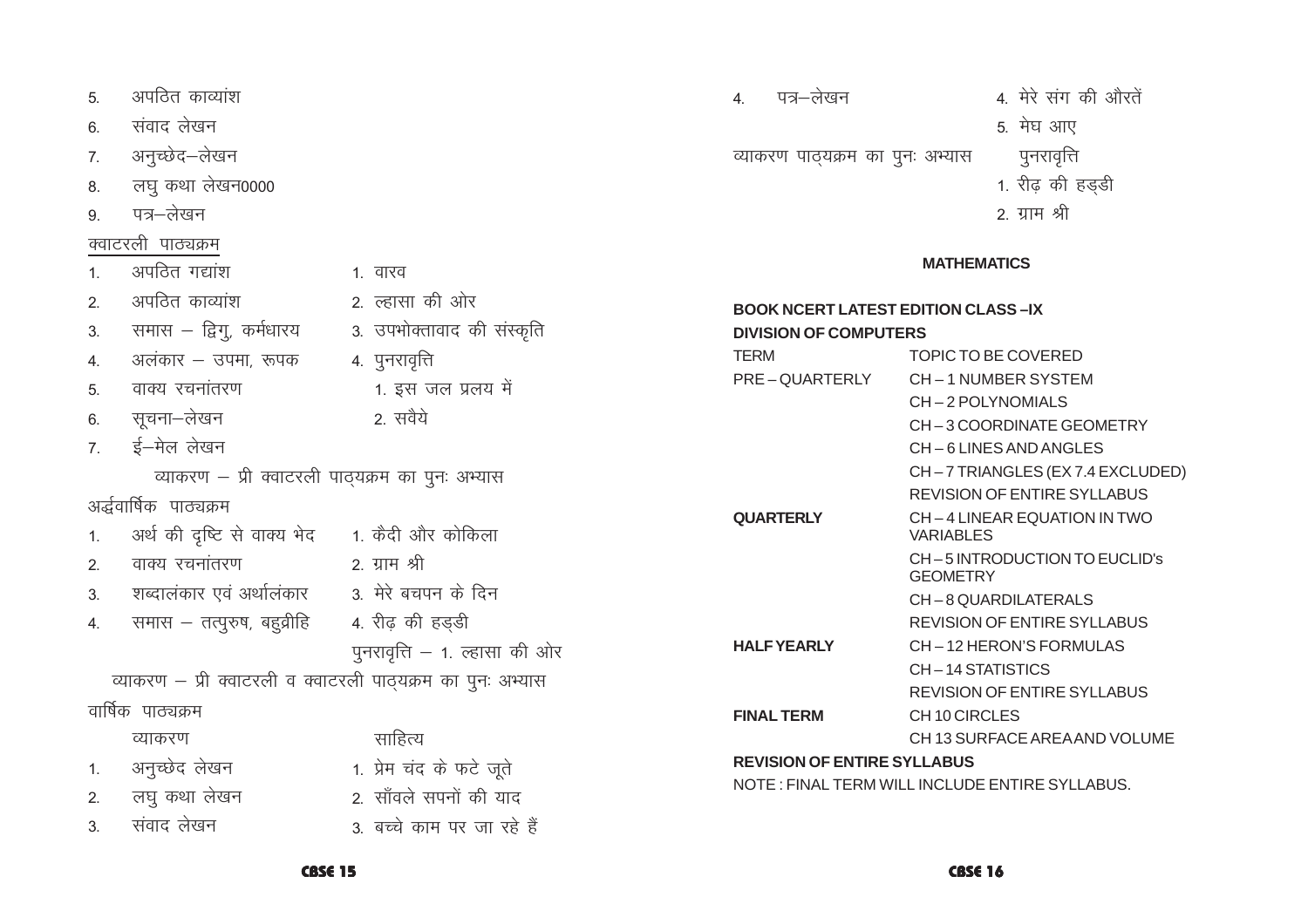#### **SCIENCE (CHEMISTRY)**

*Text Books: Science textbook for class-IX NCERT Reference Book: Gateway to Science Chemistry Practical Textbook: Goyal Brother Prakashan Living Science - Ratna Sagar* **Pre Quarterly Examination** Chapter 02 Is Matter around us pure **Quarterly Examination** Chapter 01 Matter in our surroundings **Half Yearly Examination** Chapter 03 Atoms and Molecules **Final Examination** Chapter 04 Structure of Atom **Note – Final examination will include half yearly syllabus**

#### **SCIENCE (PHYSICS)**

*Book : NCERT FOR CLASS IX Pradeep's Science Part I (Lab Manual Science Class IX Physics by Dr. K L Gomber Surinder Lal)*

*TERMWISE DIVISION OF SYLLABUSS. Vinesh* **Pre Quarterly Examination** Chapter 1 MOTION **Quarterly** Chapter 2 FORCE AND LAWS OF MOTION **Half Yearly** Chapter 3 GRAVITATION **Final Examination** Chapter 4 Work, Energy & Power Chapter 5 Sound

**SCIENCE (086) BIOLOGY Book : Gateway to science 9 Pre Quarterly Examination** The Fundamental Unit of Life (Chapter -5) **Quarterly Examination** (Chapter -5) The Fundamental unit of life **Half yearly Examination** Tissues (Chapter  $-6$ ) **Final Examination** Chap 15 - Improvements in food resources Note :- Final Examination will include half yearly syllabus **HISTORY Book NCERT – India and the Contemporary World – 1 Pre Quarterly Examination** Lesson – 1 The French Revolution **Quarterly Examination** Lesson – 2 Socialism in Europe and the Russia Revolution **Half Yearly** Lesson 3 – Nazism and the rise of Hitler **Final Examination** Lesson 4 – Forest Society and Colonialism Lesson 5 - Pastoralists in the Modern World **CIVICS BOOK NCERT – Democratic politics -1 Pre Quarterly Examination** Lesson – 1 What is Democracy and why Democracy **Quarterly Examination** Lesson – 2 Constitutional Design **Half Yearly examination** Lesson -3 Electoral Politics Lesson -2 Constitutional Design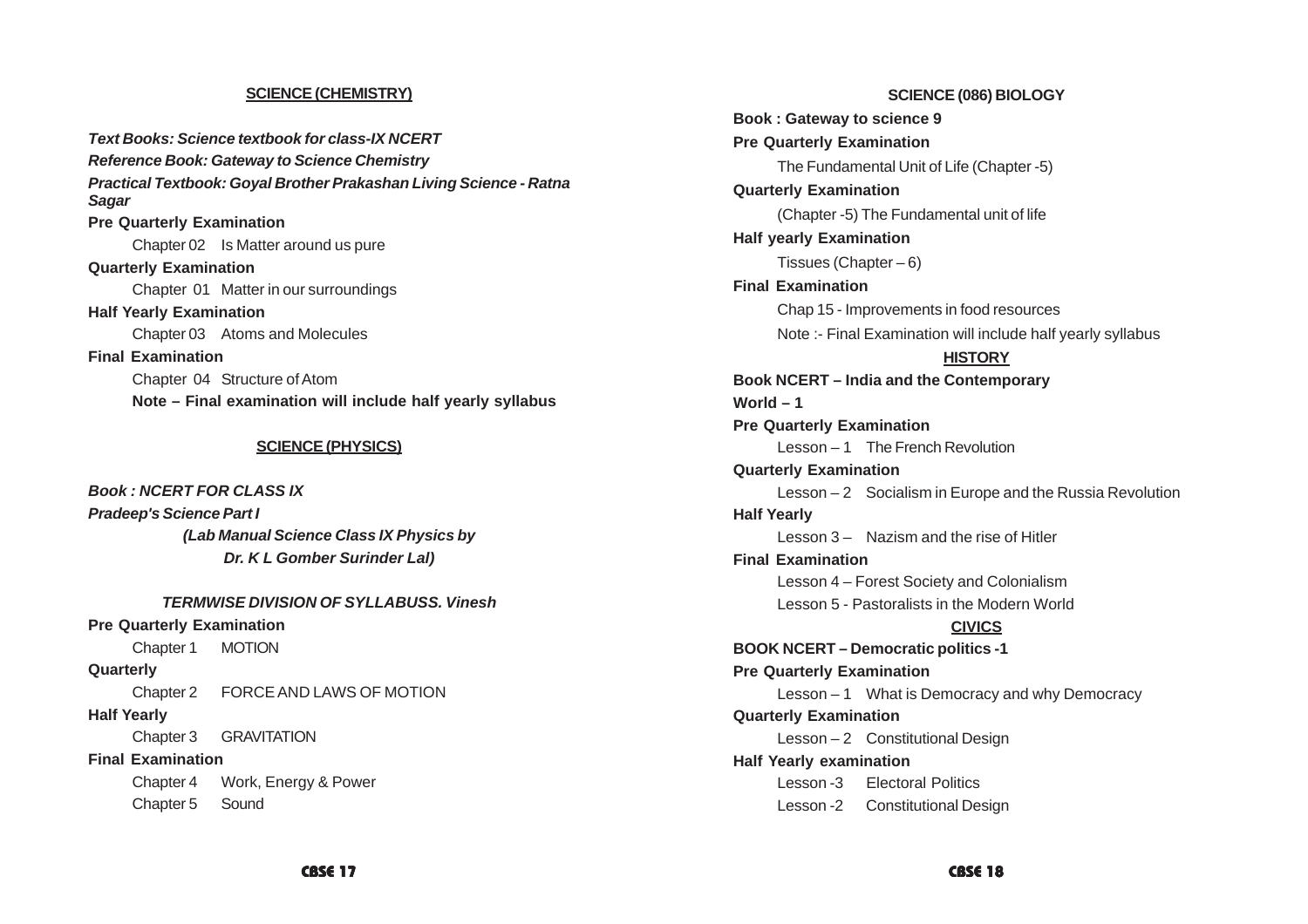| <b>Final Examination</b>         |                                                                            |
|----------------------------------|----------------------------------------------------------------------------|
|                                  | Lesson - 5 Democratic Rights                                               |
|                                  | Lesson - 4 Working of Institutions                                         |
|                                  | <b>GEOGRAPHY</b>                                                           |
|                                  | Book NCERT - Contem Porory India - 1                                       |
| <b>Pre Quarterly Examination</b> |                                                                            |
|                                  | Lesson 1- India Size and location                                          |
| <b>Quarterly Examination</b>     |                                                                            |
|                                  | Lesson 2- Physical Features of India                                       |
| <b>Half Yearly Examination</b>   |                                                                            |
| Lesson 3- Drainage               |                                                                            |
| Lesson 4- Climate                |                                                                            |
| <b>Final Examination</b>         |                                                                            |
|                                  | Lesson 5- Natural Vegetation and Wildlife.                                 |
| Lesson 6- Population             |                                                                            |
|                                  | <b>ECONOMICS</b>                                                           |
|                                  | Prescribe Book: Economics Text book for Class IX (NCERT)                   |
| <b>Pre Quarterly</b>             |                                                                            |
|                                  | Chapter - The Story of Village Palampur                                    |
| Quarterly                        |                                                                            |
|                                  | Chapter - People as a resource                                             |
|                                  | Note: Pre - Quarterly chapter will be included                             |
| <b>Half yearly</b>               |                                                                            |
| Chapter -                        | Poverty as a Challenge                                                     |
|                                  | Note: Pre-Quarterly and Quarterly Chapter will<br>be included              |
| <b>Final</b>                     |                                                                            |
| Chapter -                        | Food Security in India                                                     |
|                                  | Note: Pre - Quarterly, Quarterly & Half Yearly<br>Chapter will be included |
|                                  | <b>INFORMATION TECHNOLOGY (IT) 402</b>                                     |
|                                  | <b>Book-INFORMATION TECHNOLOGY VOCATIONAL</b>                              |
|                                  | (SUBJECT CEDE 402)                                                         |

**A Text book for IX CBSE Curriculum (New Edition) Publisher :- KIPS learning Pvt Ltd. PRE QUARTERLY EXAMINATION** Employability Skills Unit – 1 Communication Skills Unit – 2 Self Managements skills Subject Specific Skills Unit – 3 Digital Documentation Artificial Intelligence **QUARTERLY EXAMINATION** Employability Skills Unit 3 ICT Skills Subject Specific Skills Unit 3 Digital Documentation Unit 4 Electronic Spreadsheet Artificial Intelligence **Note :- PRE QUARTERLY SYLLABUS WILL BE INCLUDED IN QUARTERLY HALF YEARLY EXAMINATION** Employability Skills Unit 4 Entrepreneurial Skills Subject Specific Skills Unit 1 Introduction to IT-ITes industry Unit 2 Data Entry & Keyboarding Skill UNIT 5 Digital Presentation Artificial Intelligence **FINAL EXAMINATION** Employability Skills Unit 5 Green Skills Subject Specific Skills Unit 4 Electronic Spreadsheet Unit 5 Digital Presentation Artificial Intelligence **(Note HALF YEARLY SYLLABUS WILL BE INCLUDED IN FINAL)**  $\Box$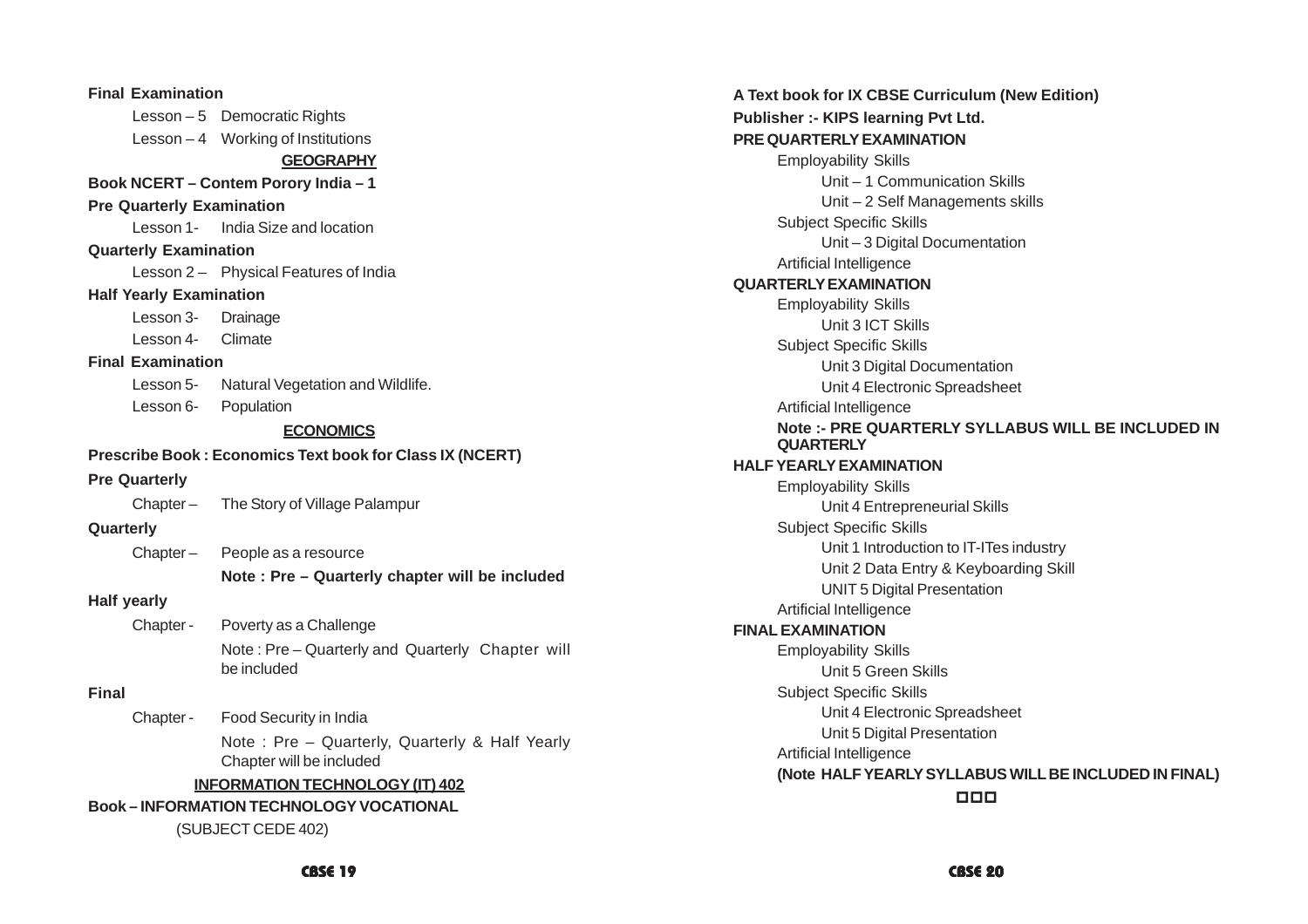# **SYLLABI FOR CLASS - X (CBSE) 2022-2023**

#### **ENGLISH**

# **Book : (First Fight) PRE -QUARTERLY SYLLABUS ENGLISH LITERATURE**

#### **BOOK : FIRST FLIGHT**

#### **Pre quarterly**

- 1. A letter to god
- 2. Dust of snow
- 3. Fire and ice
- 4. Nelson mandela
- 5. A tiger in the zoo
- 6. His first flight
- 7. Black aeroplane
- 8. The ball poem

# **Footprints without feet**

- 1. A triumph of surgery
- 2. The thief's story
- 3. Footprints without feet
- 4. The Midnight Visitor

# **Language**

- 1. Formal letter : letter to editor
- 2. Modals
- 3. Determiners

# **Quarterly**

# **First flight**

- 1. From the diary of Anne frank
- 2. Amanda!
- 5. Glimpses of India
- 6. Animals
- 7. Mijbil the Offer
- 8. How to tell wild animals
- 9. The trees

# **Footprints without feet**

- 1. The making of a scientist
- 2. The necklace
- 3. A question of Trust

# **Language**

- 1. Formal letter : Letter of enquiry, Letter of placing order
- 2. Tenses
- 3. Subject–verb agreement
- 4. Reported speech

# **Half yearly**

# **First flight**

- 1. Madam rides the bus
- 2. The sermon at Benaras
- 3. The proposal
- 4. Fog
- 5. The tale of Custard the Dragon
- 6. For Anne Gregory

# **Footprints without feet**

- 1. Bholi
- 2. The Book that saved the earth

# **Language**

- 1. Formal letter : letter of complaint
- 2. Analytical passage
- 3. Dialogue writing

# **Pre – board full syllabus**

# **Board full syllabus**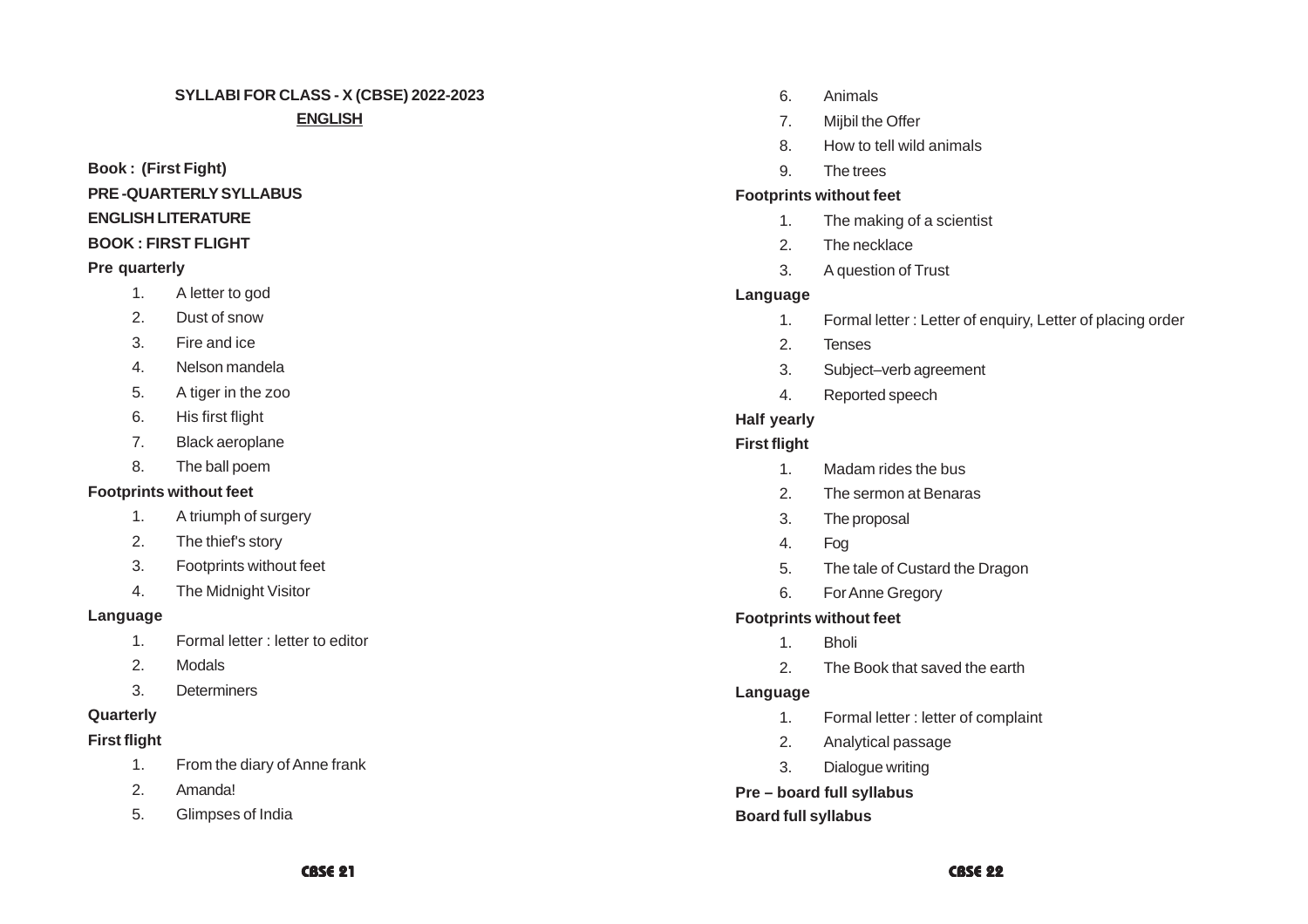#### **BIOLOGY**

**Book-NCERT Science Book Class X (latest edition)** Reference book - Gateway to Science Biology Class 10 By- Dr. Preeti Saxena **Publisher-Goval Brothers Prakashan Pre-quarterly examination**  $1<sub>1</sub>$ Life processes **Quarterly examination Control and Coordination**  $1<sub>1</sub>$  $2.$ How do oraganisms reproduce? Half yearly examination  $\mathcal{R}$ Heredity and evolution (Excluding Evolution)  $\overline{4}$ Our environment 5. Management of natural resources - Portfolio Activity Pre quarterly and quarterly chapters are also included Pre-Board and Final Examination - entire syllabus हिन्दी व्याकरण क्षितिज (NCERT) II  $\mathbf{1}$ . कृतिका (NCERT) ॥  $\mathcal{P}$ नतन व्याकरण आलोक–गोयल ब्रदर्स प्रकाशन  $3.$ प्रीक्वाटरली पाठ्यक्रम साहित्य व्याकरण रचना की दृष्टि से वाक्य भेद नेता जी का चश्मा वाच्य, वाच्य–भेद सरदास के पद अपठित गदयांश तथा काव्यांश वालगोबिन भगत पद परिचय– संज्ञा, सर्वनाम यह दंतुरित मुस्कान पत्र लेखन, अनुच्छेद लेखन फसल स्व-नवत, विज्ञापन, अलंकार संस्कृति माता का आंचल

क्वाटरली पाठयक्रम ई-मेल लेखन राम लक्ष्मण परशराम संवाद वाक्य रचनान्तरण, वाक्य भेद लखनवी अंदाज वाच्य रचनांतरण वाच्य भेद ਸ਼ਾਰਾ का आंचल पद—परिचय विशेषण क्रिया आत्मकथ्य अपठित गदयांश काव्यांश अनुच्छेद लेखन, संदेश लेखन अलंकार विज्ञापन प्री क्वाटरली पाठ्यक्रम का पूनः अभ्यास अर्धवार्षिक पाठयक्रम वाक्य भेद, रचनांतरण, उपवाक्य नौबतखाने में इबादत वाच्य भेद, रचनांतरण संगीतकार, एक कहानी यह भी उत्साह अट नहीं रही अलंकार पद परिचय (अव्यय शब्द) मैं क्यों लिखता हँ साना–साना हाथ जोडि स्ववृत्त , ईमेल, विज्ञापन व संदेश लेखन पूर्व पाठों का पुनः अभ्यास पत्र लेखन, अनुच्छेद लेखन वार्षिक पाठ्यक्रम अनच्छेद लेखन संदेश लेखन समस्त पाठ्यक्रम का पुनः अभ्यास **MATHEMATICS Book-Latest NCERT Mathematics Book for class X** Pre quarterly :- $\mathbf{1}$ Probability  $2.$ Trigonometry  $3.$ Real numbers (Deleted part - Euclid division lemma)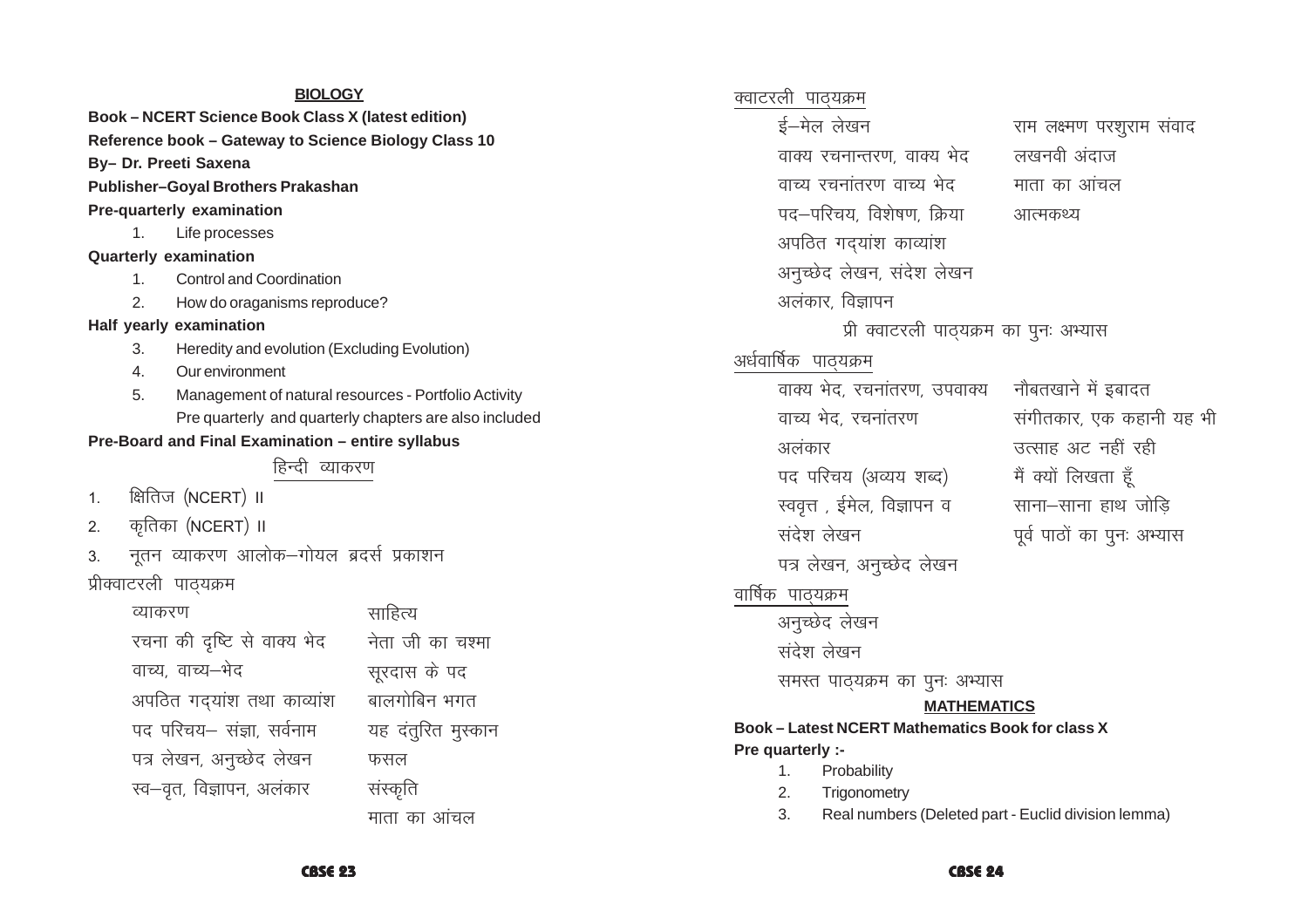- 4. Polynomials (Deleted part Division algorithm of Polynomial and cubic polynomials)
- 5. Coordinate geometry

#### **Quarterly :-**

- 6. Linear equations in two variables (Deleted parts : Cross multiplication method)
- 7. Geometry (triangles) (Deleted part : Area of Similar triangle and Pythagorus theorem)
- 8. Mensuration (area related to circles)

#### **Half yearly :-**

- 1. Quadratic equation
- 2. Arithmetic progression
- 3. Geometry (circles)
- 4. Statistics (Deleted part : Graphical representation of cumulative frequency distribution).
- 5. Surface area and volume (Deleted part : Frustum).
- 6. Height and distance

Entire syllabus - Preboard examination.

# **PHYSICS**

#### **Termwise Distribution of Syllabus (2022-2023)**

#### **Book: Science Textbook for Class X- NCERT**

#### **Pre- quarterly**

Chapter : Reflection and refraction of light

#### **Quarterly**

Chapter : Human eye and colourful world

#### **Half yearly**

Chapter : Electricity

Chapter : Magnetic effects of electric current

**Pre board revision**

### **CHEMISTRY**

**Termwise Distribution of Syllabus (2022-2023)**

**Text Book: Science Textbook for Class X- NCERT**

**Reference Book : Gateway to Science Chemistry Goyal Brother Prakashan**

#### **Pre quarterly examination**

Chapter 1 - Chemical reactions and equations

**Quarterly examination** Chapter 2 - Acids, bases & salts Chapter 3 – Metals and non – metals **Half yearly examination** Chapter 4 – Carbon and its compounds **Pre board examination** Pre quarterly  $+$  quarterly  $+$  half yearly syllabus **Board examination** Full syllabus **HISTORY Textbook: India and the Contemporary World- 2 (NCERT) Pre- quarterly** Chapter 1 The rise of Nationalism in Europe. Chapter 5 The age of Industrialisation. + Project activity **Quarterly** Chapter 3 Nationalism in India (with map work activity) Chapter 4 The making of a global world **Half- yearly examination** Chapter 6 Print culture and modern world. + Entire syllabus + Revision of Chp 1 & Chp 3 + Project activity **CIVICS Textbook: Democratic Politics -2 (NCERT) Pre quarterly** Chapter 1 Power sharing Chapter 2 Federalism **Quarterly** Chapter 4 Gender, Religion & Caste + revision of Chp 1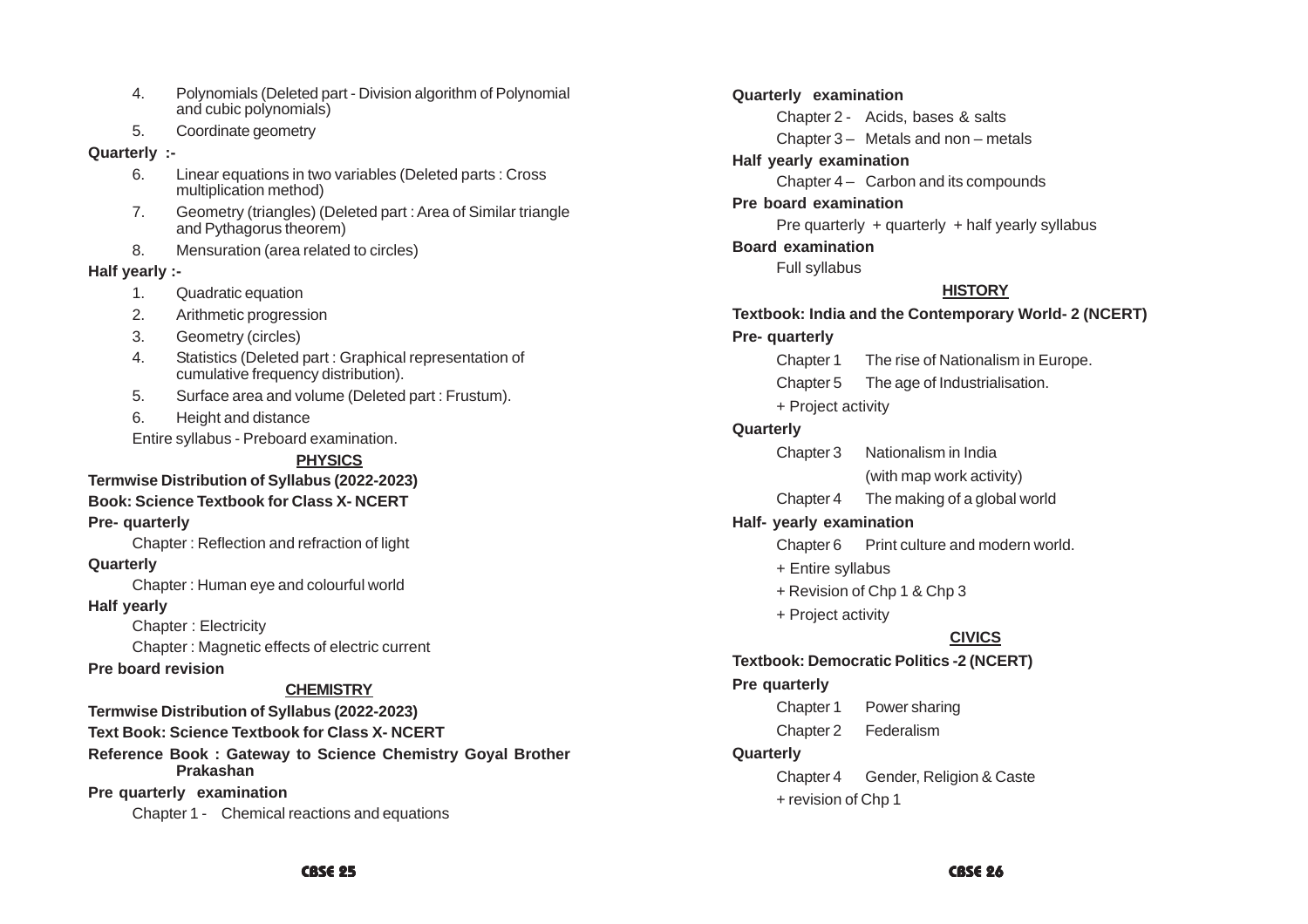| Half-yearly examination        |                                                                   |
|--------------------------------|-------------------------------------------------------------------|
|                                | Chapter 6 Political Parties                                       |
|                                | Chapter 7 Outcomes of Democracy                                   |
|                                | + Revision of Chp 2 & Chp 4                                       |
|                                | + Subject enrichment activity                                     |
| Final / preboard full syllabus |                                                                   |
|                                | <b>GEOGRAPHY</b>                                                  |
|                                | Book ncert- Contemporary India - 2                                |
| Pre - quarterly                |                                                                   |
|                                | Lesson -1 Resource and development                                |
|                                | Lesson-2 Forest and Wildlife                                      |
| Quarterly                      |                                                                   |
| Lesson -4 Agriculture          |                                                                   |
|                                | Lesson -3 Water Resources                                         |
| Lesson-5                       | Minerals and Energy Resources                                     |
| <b>Half yearly</b>             |                                                                   |
|                                | Lesson -6 Manufacturing industries                                |
|                                | Lesson -7 lifelines of national economy                           |
|                                | <b>ECONOMICS</b>                                                  |
|                                | <b>Prescribe book: Understanding Economic Development (NCERT)</b> |
| Pre- quarterly                 |                                                                   |
|                                | Chapter - Development                                             |
|                                | (sub enrichment activity)                                         |
| Quarterly                      |                                                                   |
|                                | Chapter - Sectors of the Indian Economy                           |
|                                | Chapter - Money and Credit                                        |
|                                | Note : pre quarterly chapter will be included                     |
| <b>Half yearly</b>             |                                                                   |
| Chapter-                       | Globalisation and the Indian Economy                              |
|                                | Note : pre quarterly & quarterly chapter will be included         |

#### **INFORMATION TECHNOLOGY (IT)**

| Book name: Information Technology Subject code: 402 |
|-----------------------------------------------------|
| A textbook for class x cbse curriculum              |
| Publisher: Kids Learning Pvt. Ltd.                  |
| Pre quarterly:                                      |
| <b>PART A: EMPLOYABILITY SKILLS</b>                 |
|                                                     |

| Unit $1:$ | Communication skills -II |  |
|-----------|--------------------------|--|
|           |                          |  |

- Unit 2 : Self management skills -II
- Unit 3: ICT Skills II

#### **PART B : SUBJECT SPECIFIC SKILLS**

- Unit 1: Digital documentation (advanced)
- Unit 2 : Electronic spreadsheet (advanced)

#### **Quarterly**

#### **PART B : SUBJECT SPECIFIC SKILLS**

- Unit 1 : Digital documentation (advanced)
- Unit 2 : Electronic spreadsheet (advanced)
- Unit 3 : Data base management
- Note : pre quarterly syllabus will be added.

#### **Half yearly –**

#### **PART A : EMPLOYABILITY SKILLS**

- Unit 4 : Entrepreneurial skills II
- Unit 5: Green skills II

#### **PART : B SUBJECT SPECIFIC SKILLS**

- Unit 3 : Data base management system
- Unit 4 : Web application and security

#### 000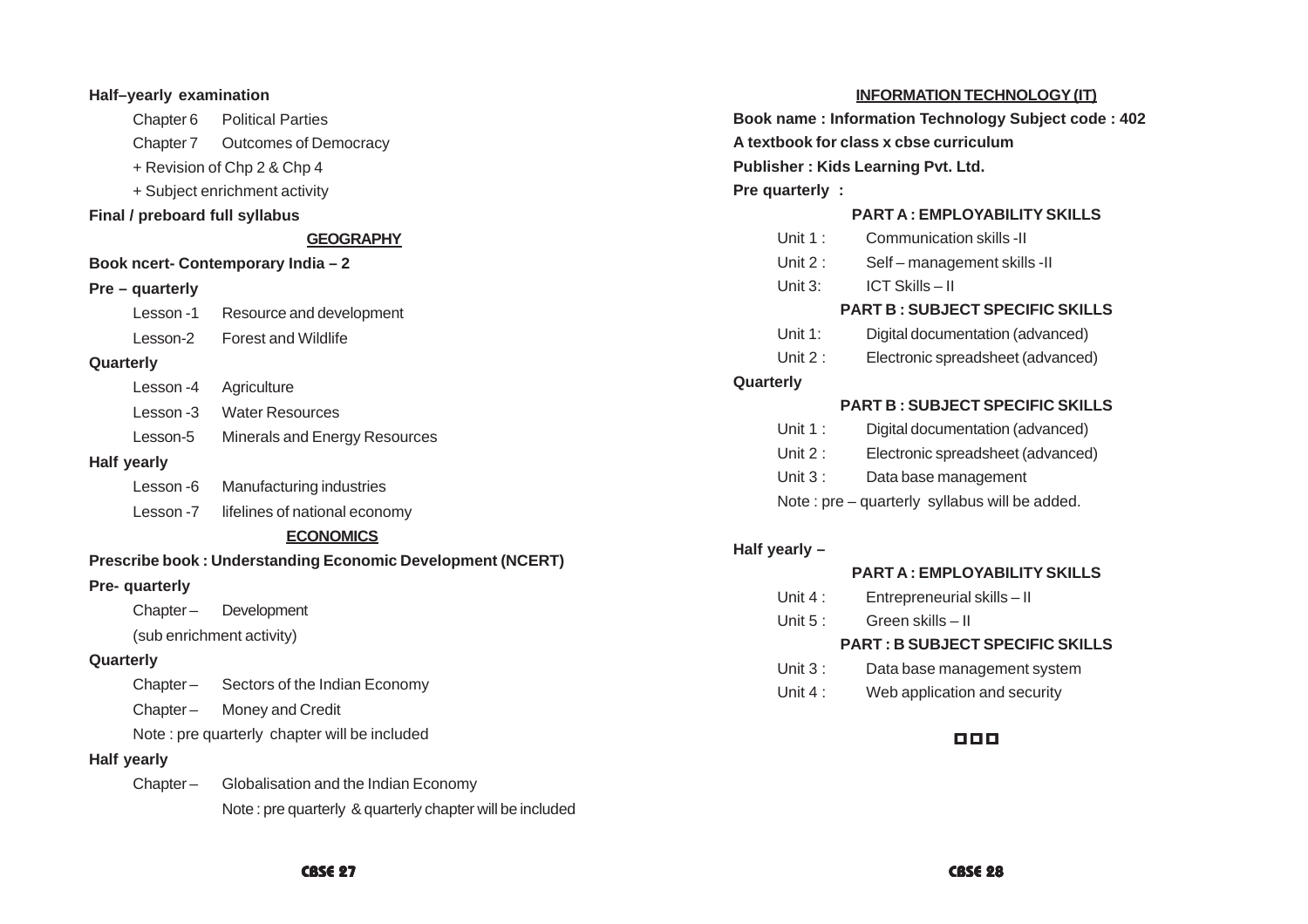#### **SYLLABI FOR CLASS - XI 2022-2023 (CBSE)**

#### **PHYSICAL EDUCATION**

- **Book :** Candid CBSE A Textbook of Physical Education by Sanjay Kundra for Class XI (Evergreen Publication) Latest Edition
- **Practical Manual :** CANDID Physical Education Practical Manual (Evergreen Publication)
- **Note Book** Register (Classmate) of 172 pages, size 27.2x16.7=1 Register (Classmate) of 40 pages, size 27.2x16.7=1

#### **Periodic Test**

Unit I Changing Trends and Career in Physical Education

#### **Quarterly Examination**

Unit II Olympism

Unit III Yoga

#### **Half Yearly Examination**

| Unit IV | Physical Education & Sports for CWSN (Children with<br>Special Needs - Divyang) |
|---------|---------------------------------------------------------------------------------|
| Unit V  | <b>Physical Fitness. Health and Wellness</b>                                    |

- Unit VI Test, Measurement & Evaluation
- Unit VII Fundamentals of Anatomy, Physiology in Sports
- Unit VIII Fundamentals of Kinesiology and Biomechanics in **Sports**

#### **Final Examination**

- Unit IX Psychology & Sports
- Unit X Training and Doping in Sports

### **ENGLISH**

#### **BOOK –HORNBILL**

#### **Quarterly**

- i. Unseen Passages :- Factual, Case based
- ii. Writing Section :- Letter Writing, Advertisement Business Letters :- Asking or giving information , placing orders and sending replies, Speech
- iii. Grammar :- Determiners, Tenses
- iv. Literature :- Discovering Tut , The laburnum Top, The address, The portrait of a lady, The summer of the beautiful white horse, A photograph

#### **Half Yearly**

- i. Unseen Passage :- Factual , Casebased
- ii. Writing Section :- Letter Writing, Advertisement Business Letters :- Enquiries, Registering complaints, Asking or giving information, placing orders and sending replies Speech
- iii. Grammar :- Determiners, Tenses, Re ordering of sentences
- iv. Literature :- The Ailing Planet, (T2) , Albert Einstein at school (T2), The Adventure father to son, We are not afraid to die

#### **Final**

- i. Passages :- Factual , Note Making
- ii. Writing Section :- Posters Letter Writing :- Official Letters to School / College authorities, debate
- iii. Grammar :- Determiners, Tenses, Re- ordering of sentences
- iv. Literature :- The voice of the rain, childhood, Silk road, Mother's Day, Birth, The Tale of Melon City

# हिन्दी

पस्तक $\,$ : आरोह भाग 1

वितान $4\pi$  1

सरस्वती हिन्दी व्याकरण जनसंचार

अभिव्यक्ति और माध्यम

#### **Quarterly Syllabus**

- 1– मिया नसीरूददीन
- 2— मीरा (पद)
- 3— भारतीय गायिकाओं में बेजोड लता मंगेश्कर
- 4— शब्दकोश— संदर्भ ग्रंथों की उपयोगी विधि।
- 5— नमका का दरोगा
- $6 -$  कबीरदास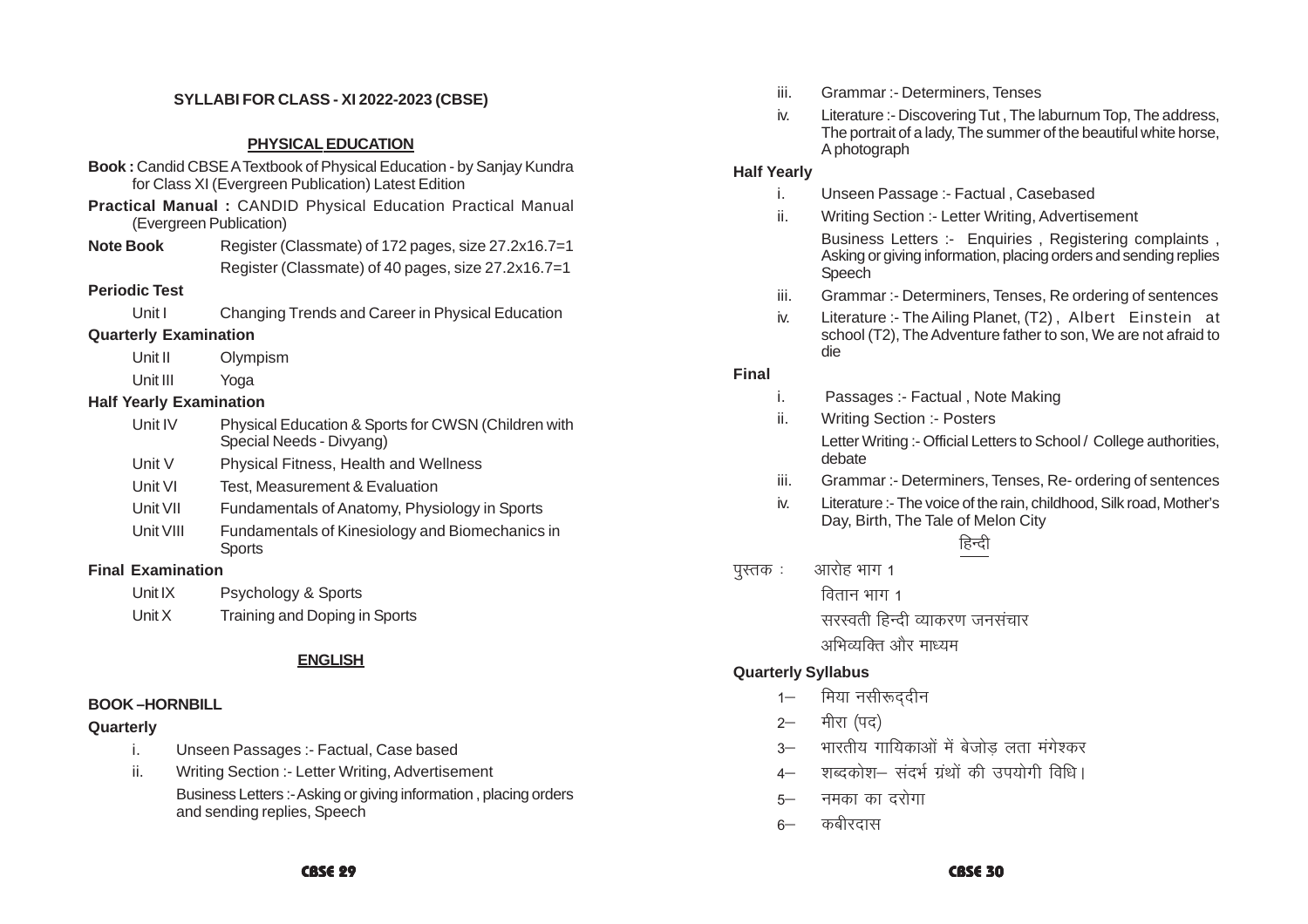#### **Half Yearly**

- 1– गलता लोहा
- $2-$  a  $\overrightarrow{a}$  ariver
- 3- राजस्थान की रतज बुंदे
- 4— जनसंचार माध्यम

Revision of entire Syllabus

### **Final**

- $1 -$  स्पीति में बारिश
- 2– जामन का पेड
- $3 -$  भारत माता
- 4— घर की याद
- 5— गजल
- 6- आओ मिलकर बचाएं
- $7 -$  आलो आंधिर
- 8— पत्राकारिता के विविध आयाम
- 9— औपचारिक पत्र
- 10- अनुच्छेद लेखन

# **MATHEMATICS (APPLIED)**

### **CLASS XI SYLLABUS FOR APPLIED MATHS**

# **QUATERLY**

- 1. NUMBERS , QUANTIFICATION , AND NUMERICAL APPLICATION, CALCULUS, ALGEBRA
- 2. DESCRIPTIVE STATISTICS

# **HALF – YEARLY**

- 1. ALGEBRA CONTINUED
- 2. CALCULUS CONTINUED
- 3. PROBABILITY
- 4. COORDINATE GEOMETRY
- 5. BASIC OF FINANCIAL MATHEMATICS
- 6. MATHEMATICAL REASONING

#### **MATHEMATICS**

#### **Quarterly**

- 1. Coordinate Geometry
- 2. Calculus
- 3. Statistics and Probability

# **Half – Yearly**

- 1. Sets and functions (Cont.)
- 2. Algebra (Cont.) Added Binomial theorem (Deleted Principle of Mathematical and .............)
- 3. Coordinate Geometry (Cont.)
- 4. Calculus (Cont.)
- 5. Statistics and Probability (Deleted Mathematical Reasoning)

# **COMPUTER**

**Text book : COMPUTER SCIENCE WITH PYTHON BY SUMITA ARORA (NEW EDITION)**

# **QUATERLY**

- UNIT -1 COMPUTER SYSTEMS AND ORGANISATION
- • BOOLEAN LOGIC, TYPES OF SOFTWARE, OPERATING SYSTEM, NUMBER SYSTEM

UNIT -2 COMPUTATIONAL THINKING AND PROGRAMMING -1

- PYTHON PROGRAMMING
- •CONDITIONAL STATEMENT

UNIT -3 SOCIETY , LAW AND ETHICS

• SQL

# **HALF YEARLY**

•

UNIT 2 COMPUTATIONAL THINKING AND PROGRAMMING -1

- •ITERATIVE STATEMENTS
- •**STRINGS**
- •LISTS
- •TUPLES

# **FINAL**

UNIT 2 COMPUTATIONAL THIKING AND PROGRAMMING – 1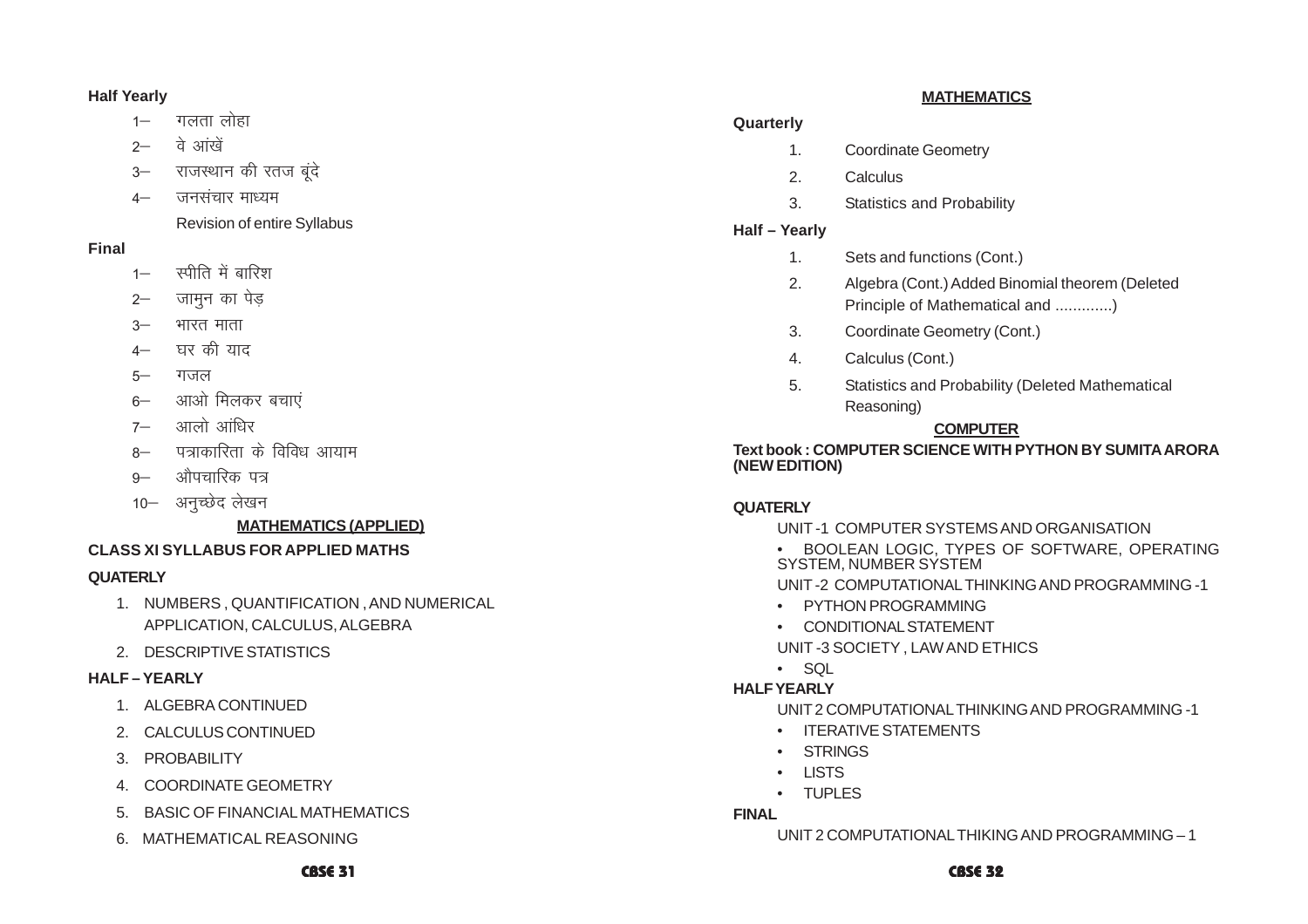- STRINGS
- LISTS
- TUPLES
- DICTIONARY
- INTRODUCTION IN PYTHON MODULES
- UNIT 3 SOCIETY LAW AND ETHICS

**(NOTE : ENTIRE SYLLABUS INCLUDED IN FINAL EXAMINATION)**

# **PHYSICS**

#### **REFERENCE BOOK – NOOTAN PHYSICS (NAGEEN PRAKASHAN)** TEXTBOOK – NCERT VOLUME 1 & 2

#### **QUARTERLY**

- •PHYSICAL WORLD AND MEASUREMENT
- •KINEMATICS
- •LAWS OF MOTION

#### **HALF YEARLY**

- •WORK FNFRGY AND POWER
- •MOTION OF SYSTEM OF PARTICLES AND ROTATIONAL MOTION
- •**GRAVITATION**
- •PROPERTIES OF BULK MATTER

NOTE – HALF YEARLY WILL INCLUDE THE ENITRE SYLLABUS OF QUATERLY

### **FINAL**

- •**THERMODYNAMICS**
- • BEHAVIOUR OF PERFECT GASES AND KINETIC THEORY OF GASES
- •OSCILLATIONS AND WAVES
- **NOTE FINAL TERM WILL INCLUDE THE ENTIRE SYLLABUS**

#### **BIOLOGY**

**TEXTBOOK : NCERT, BIOLOGY CLASS XI (LATEST EDITION)**

# **BY – DR. B.B. ARORA , A. K. SABHARWAL**

**PRACTICAL BOOK :**

**LAB MANUAL BIOLOGY CLASS XI**

**AUTHOR – V. P. AGGARWAL , S.C. MAHESHWARI**

**PUBLICATION – ARYA PUBLICATIONS**

**CHAPTER NAME**

#### **QUARTERLY EXAMINATION**

- 1 THE LIVING WORLD
- 2 BIOLOGICAL CLASSIFICATION
- 3 PLANT KINGDOM
- 4 ANIMAL KINGDOM
- 5 MORPHOLOGY OF FLOWERING PLANTS
- 6 ANATOMY OF FLOWERING PLANTS
- 7 STRUCTURAL ORGANISATION IN ANIMALS
- 8 CELL THE UNIT OF LIFE
- 9 CELL CYCLE AND CELL DIVISION
- 10 BIOMOLECULES

# **HALF YEARLY EXAMINATION**

- 13 PHOTOSYNTHESIS IN HIGHER PLANTS
- 14 RESPIRATION IN PLANTS
- 15 PLANT GROWTH AND DEVELOPMENT
- 17 BREATHING AND EXCHANGE OF GASES
- 18 BODY FLUIDS AND CIRCULATION

### **REVISION CHAPTERS – CHAPTER NO. 1 TO 10**

### **FINAL EXAMINATION**

- 19 EXCRETORY PRODUCTS AND THEIR ELIMINATION
- 20 LOCOMOTION AND MOVEMENT
- 21 NEUTRAL CONTROL AND COORDINATION
- 22 CHEMICAL COORDINATION AND INTEGRATION

# **NOTE :- ENTIRE SYLLABUS INCLUDED IN FINAL EXAMINATION**

### **ENTERPRENEURSHIP**

# **TEXTBOOK ENTERPRENEURSHIP XI PUBLICATION CBSE**

#### **QUATERLY**

- CH -1 ENTERPRENEURSHIP CONCEPT AND FUNCTION
- CH -2 AN ENTERPRENEUR
- CH -3 ENTERPRENEURIAL JOURNEY REVISION OF ENTIRE SYLLABUS
- **HALF YEARLY**
	- CH -4 ENTERPRENEURSHIP AS INNOVATION AND PROBLEM SOLVING
	- CH -5 CONCEPT OF MARKET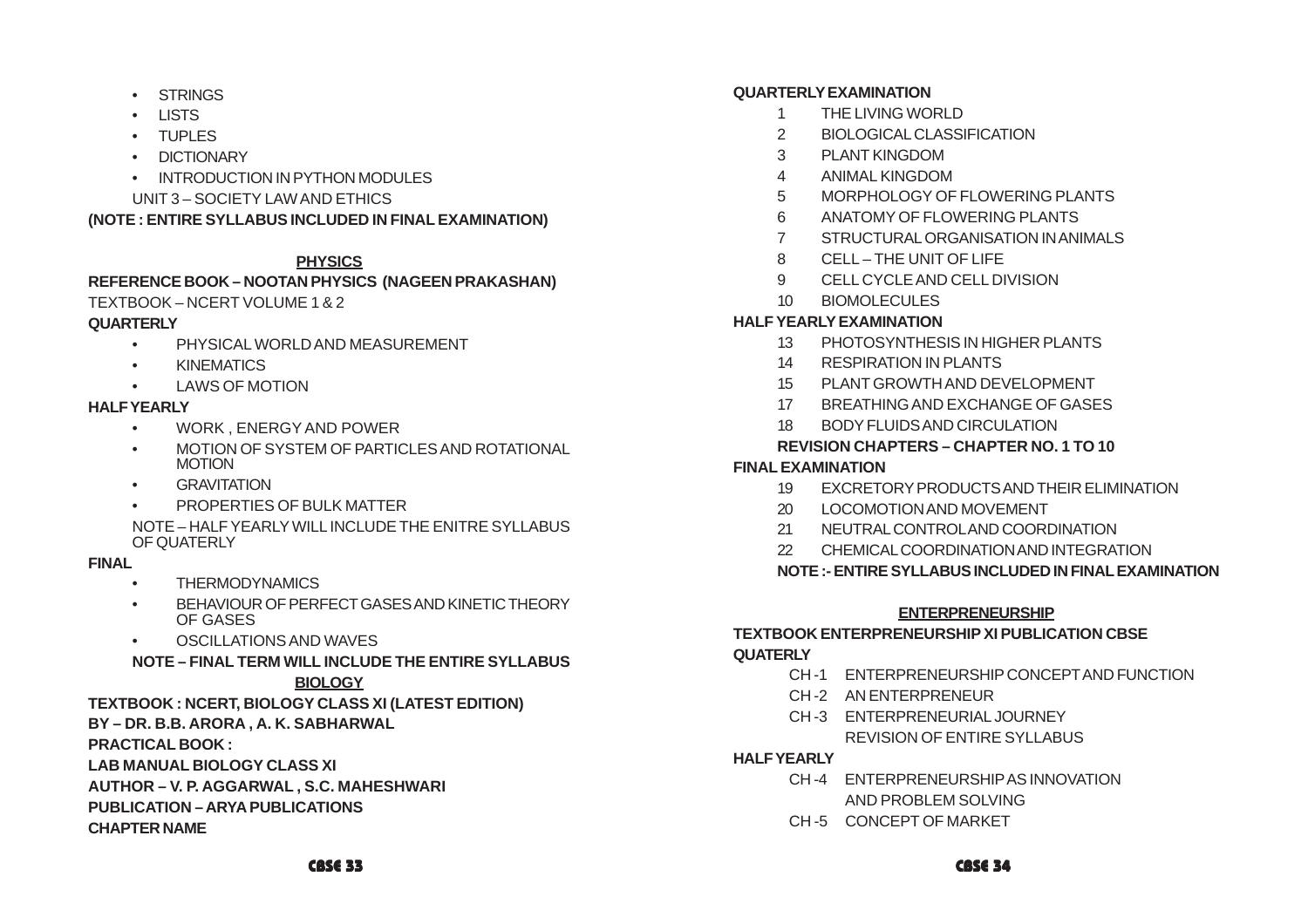#### **NOTE :- CHAPTER 1 TO CH 3 WILL INCLUDED IN HALF YEARLY FINAL**

- CH -6 BUSINESS FINANCE AND ARITHMETIC
- CH -7 RESOURCE MOBILIZATION REVISION OF THE ENTIRE SYLLABUS PROJECT WORK

#### **CHEMISTRY**

#### *Text Book - Chemistry Class XI Part I & II (NCERT)*

#### *Reference Book - New Era Chemistry Class XI (Vol I & II BY Dr. O. P. Tandon*

#### **Quaterly Examination**

- Unit 1 : Some basic concepts of chemistry
- Unit 2 : Structure of atom
- Unit 3 : Classification of elements & periodicity in propoerties
- Unit 4 : Chemical bonding and molecular structures

#### **Half yearly examination**

- Unit 5: Redox Reactions
- Unit 6 : Organic Chemistry some basic Principles & **Techniques**
- Unit 7 : Hydrocarbons

#### **Final examination**

- Unit 8: Thermodynamics
- Unit 9: Equilibirium

#### **ACCOUNTANCY**

#### **Text book apc accountancy D.K. Goel Oublication**

**Arya publications P. Ltd.**

# **REFERENCE BOOK NCERT LATEST EDITION CLASS - XI**

### **Division of chapters**

### **QUATERLY**

# **PART A FINANCIAL ACCOUNTING**

- CH -1 MEANING AND OBJECTIVES OF ACCOUTING
- CH -2 BASIC ACCOUNTING TERMS
- CH-3 ACCOUNTING PRINCIPLES
- CH -4 PROCESS AND BASES OF ACCOUTING
- CH -5 ACCOUNTING STANDARDS (IFRS)
- CH -6 ACCOUNTING EQUATIONS
- CH-7 DOUBLE ENTRY SYSTEM
- CH -8 SOURCE DOCUMENTS OF ACCOUNTANCY
- CH-9 BOOKS OF ORIGINAL ENTRY : JOURNAL
- CH -10 ACCOUNTING FOR GOODS & SERVICES TAX
- CH -11 BOOKS OF ORIGINAL ENTRY : CASH BOOK
- CH -12 BOOKS OF ORIGINAL ENTRY : SPECIAL PURPOSE SUBSIDIARY BOOKS
- CH-13 LEDGER

# **CLASS XII PART B CHAPTER**

UNIT 5 – ACCOUNTING RATIOS

# **HALF YEARLY**

- CH -14 TRIAL BALANCE AND ERRORS
- CH -15 BANK RECONCLITION STATEMENT
- CH -16 DEPRECIATION
- CH -17 PROVISION AND RESERVE
- CH -19 RECTIFICATION OF ERRORS
- CH -20 CAPITAL AND REVENUE

#### **NOTE : HALF YEARLY TERM WILL INCLUDE ENTIRE QUATERLY SYLLABUS ALSO**

### **FINAL TERM**

- CH -21 FINANCIAL STATEMENTS
- CH -22 FINANCIAL STATEMENT WITH ADJUSTMENTS
- CH -23 ACCOUNTING FOR INCOMPLETE RECORDS

# **CLASS XII PART A**

UNIT 1- ACCOUNTING FOR PARTNERSHIP FIRMS (FUNDAMENTALS)

# REVISION OF ENTIRE SYLLABUS

#### **NOTE : FINAL TERM WILL INCLUDE ENTIRE SYLLABUS ECONOMICS**

# **Prescribe Books :**

- 1. Statistics for Economics NCERT (XI)
- 2. Introducing Micro Economics NCERT (XI)
- 3. Introductory Micro Economics by T.R. Jain and V.K Ohri (XI)
- 4. Introductory Macro Economics (XII) by T.R. Jain and V.K Ohri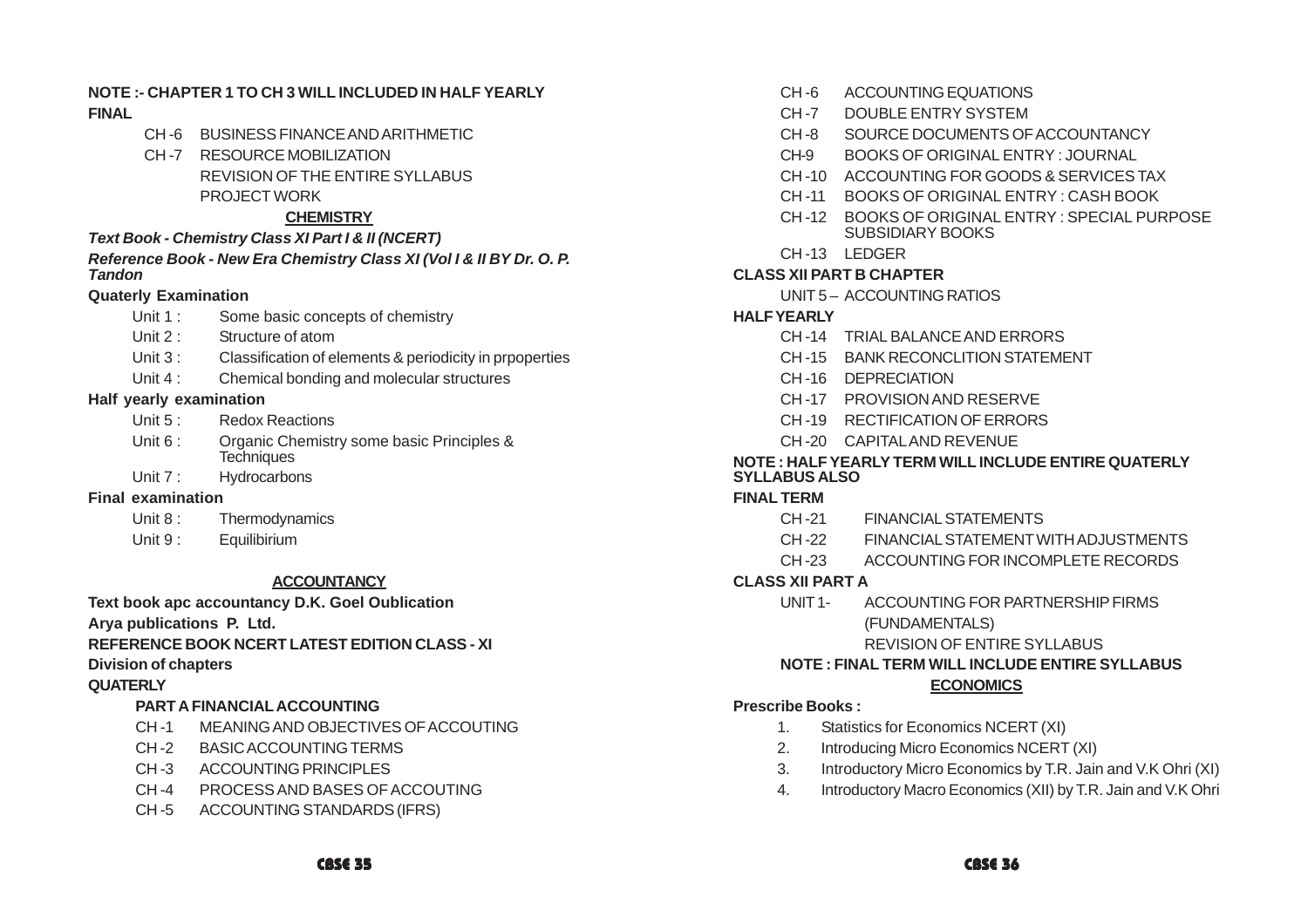#### **Quaterly :**

|                     | Chapter 1: | Central Problems of an economy (XI)                                             |
|---------------------|------------|---------------------------------------------------------------------------------|
|                     | Chapter 2: | Consumer equilibirium utility analysis                                          |
|                     | Chapter 3: | Theory of demand (XI)                                                           |
|                     | Chapter 4: | Price elasticity of demand (XI)                                                 |
|                     | Chapter 5: | Collection of data (XI)                                                         |
|                     | Chapter 6: | Organisation of data (XI)                                                       |
|                     | Chapter 7: | Presentation of data (XI)                                                       |
|                     | Chapter 8: | Some basic concepts of Macro Economics (XII)                                    |
|                     | Chapter 9: | Money (XII)                                                                     |
|                     |            | Project                                                                         |
| <b>Half Yearly:</b> |            |                                                                                 |
|                     | Chapter 1: | Production function and return to a factor (XI)                                 |
|                     | Chapter 2: | Concept of cost (XI)                                                            |
|                     | Chapter 3: | Theory of supply (XI)                                                           |
|                     | Chapter 4: | Forms of market (XI)                                                            |
|                     | Chapter 5: | Measure of central tendency (XI)                                                |
|                     | Chapter 6: | Measure of dispersion (XI)                                                      |
|                     | Chapter 7: | Banking (XII)                                                                   |
|                     | Chapter 8: | Aggregate demand, aggregate supply<br>and<br>related concepts (XII)             |
|                     | Project    |                                                                                 |
|                     |            | Note: Chapters 1,2,3,4,5,6,7 from quarterly will be included                    |
| Final               |            |                                                                                 |
|                     | Chapter 1: | Market Equilibrium under perfect competition & shifts<br>in demands supply (XI) |
|                     | Chapter 2: | Correlation (XI)                                                                |
|                     | Chapter 3: | Index Numbers (XI)                                                              |
|                     | Chapter 4: | Government budget & the economy (XII)                                           |
|                     | Chapter 5: | Foreign Exchange rate (XII)                                                     |
|                     |            | Project                                                                         |
|                     | also.      | Note: Final Term will include Quarterly & Half Yearly chapters                  |

#### **BUSINESS STUDIES**

#### **Textbook : Business Studies for XI (NCERT)**

#### **Quarterly**

- Chapter 1 : Business , trade and commerce
- Chapter 2 : Forms of business organisations
- Chapter 3 : Private, public and global enterprises
- Chapter 4 : Business services

#### **Half Yearly**

- Chapter 5 : Emerging modes of business
- Chapter 6 : Social responsibility of business and business ethics
- Chapter 8 : Sources of business finance
- Chapter 9 : Small business + revision of Ch 2 & 4

#### **Final term**

Chapter 10 : Internal trade

- Chapter 11 : International business
- + revision of all chapters (entire syllabus)

#### **HISTORY**

*Book : Themes In world History (NCERT)* **Pre-Quarterly Exmination (Section I Early Societies) QUARTERLY EXAMINATION** THEME 3 – AN EMPIRE ACROSS THREE CONTINENTS THEME 5 – NOMADIC EMPIRES **HALF YEARLY EXAMINATION** THEME 6 – THE THREE ORDERS THEME 7 – CHANGING CULTURAL TRADITIONS **FINAL EXAMINATION** THEME 10 – DISPLACING INDIGENOUS PEOPLE. THEME 11 - PATH TO MODERNIZATION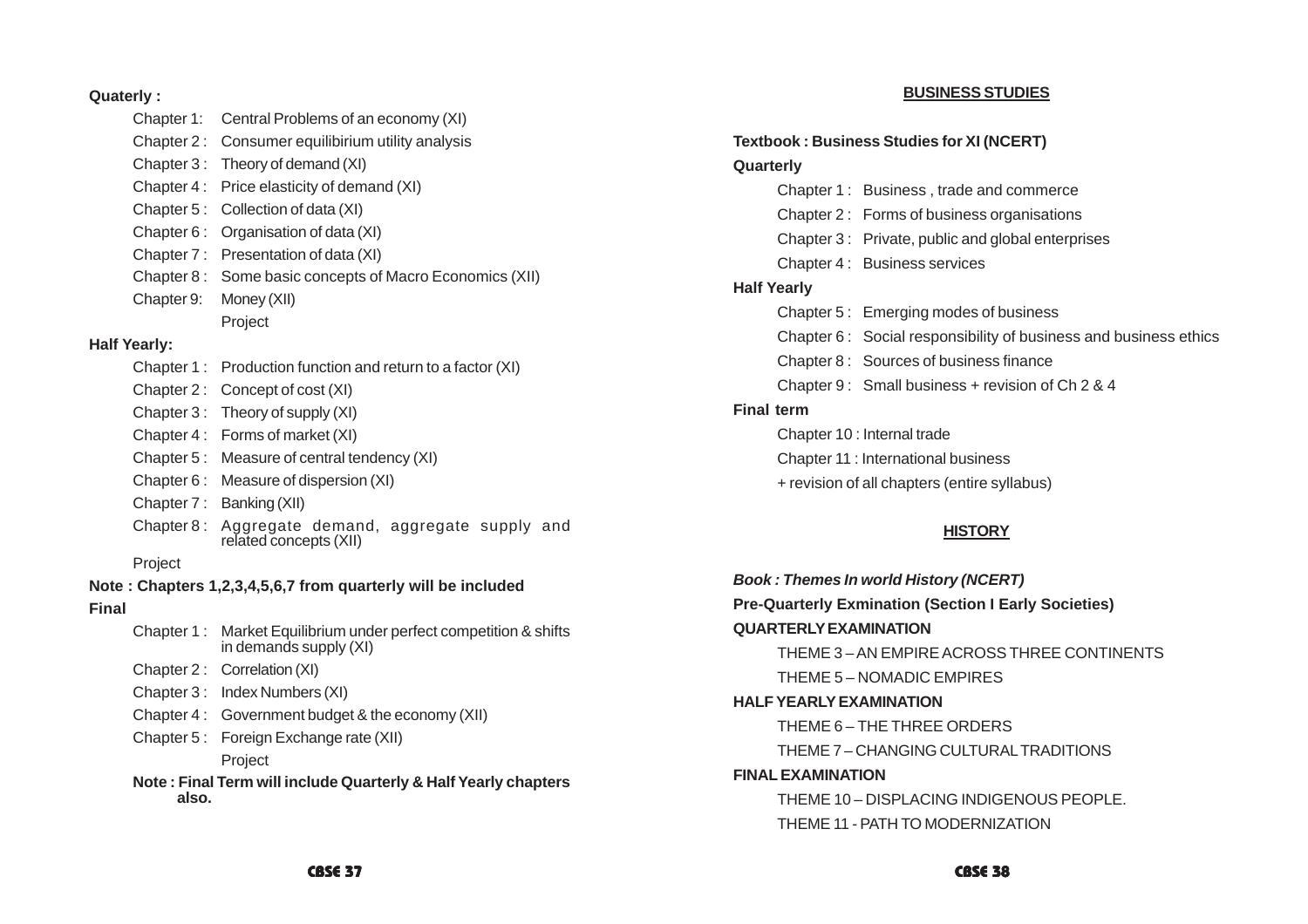#### **POLITICAL SCIENCE**

# **Project : Based on Syllabus XI**

#### **Quarterly**

#### **Book I - Indian Constitution at work**

- 1. Constitution
- 2. Election and Representation

#### **Book 2 - Political Theory**

- 1. Political Theory an introduction
- 2. Liberty

#### **Half Yearly**

#### **Book I - Indian Constitution at work**

- 3. The Legislature
- 4 The executive

#### **Book 2 - Political Theory**

- 3. Equality
- 4. Justice (Revision of Quarterly)

#### **Final Examination**

#### **Book I - Indian Constitution at work**

- 5. The Judiciary
- 6. Federalism

### **Book 2 - Political Theory**

- 5. Rights
- 6. Citizenship
- 7. Nationalism
- 8. Secularism

# **PSYCHOLOGY**

# **PSYCHOLOGY NCERT TEXTBOOK FOR CLASS XI QUARTERLY**

- 1. What is Psychology?
- 2. Methods of enquiry in Psychology

#### **HALF YEARLY**

- 1. Human development
- 2. Sensory, Attentional & Perceptual Processes
- 3. Thinking

#### **FINAL**

- 1. Learning
- 2. Human Memory
- 3. Motivation and Emotion
- (Revision of Entire Syllabus)

## 000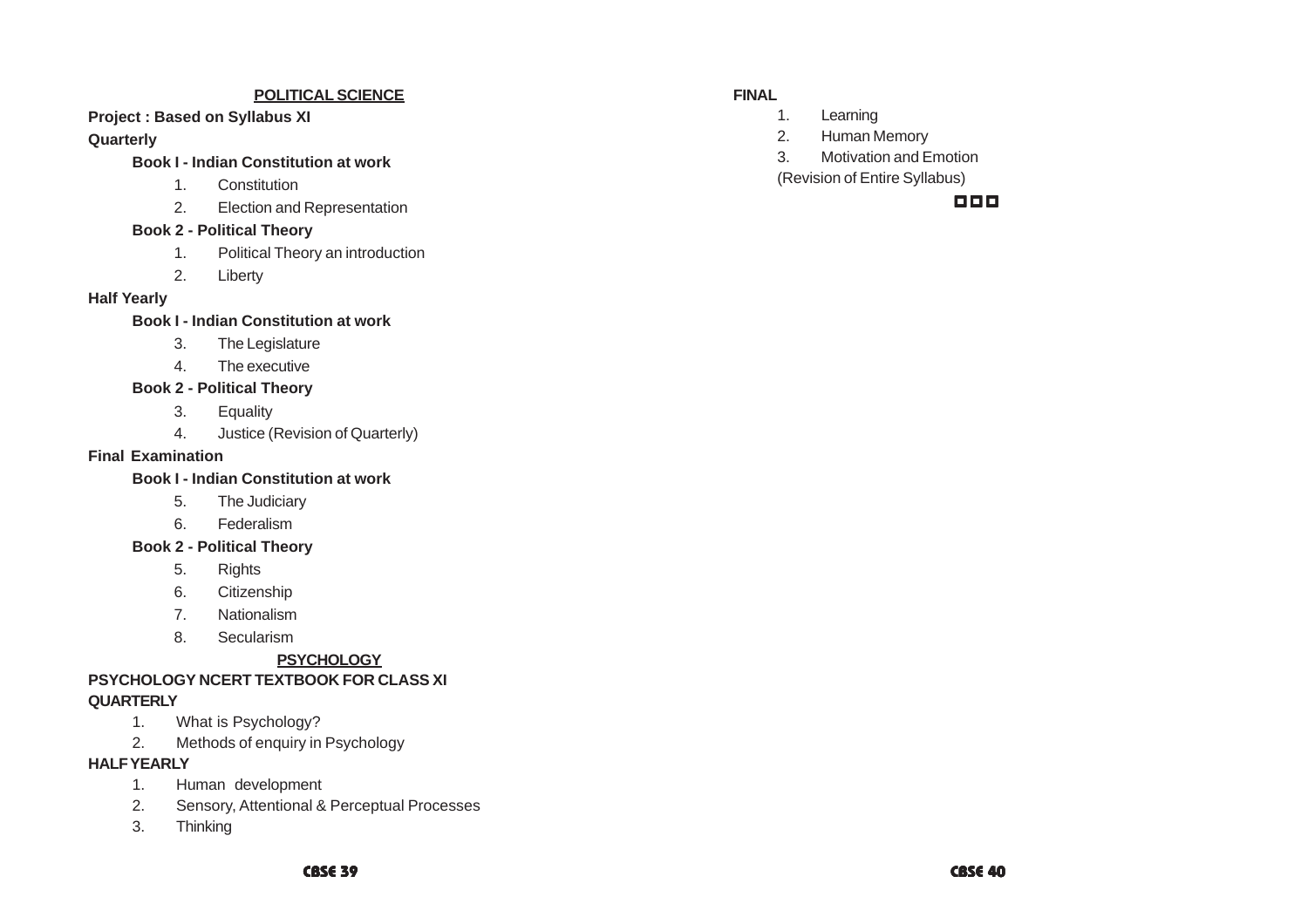#### SYLLABI FOR CLASS - XII 2022-2023 (CBSE)

#### **ENGLISH**

#### **Pre Quarterly Examination**

Literature: Book: Flamingo

- $1<sub>1</sub>$ The last lesson
- $\mathcal{P}$ The lost spring
- $3<sub>1</sub>$ Deep water
- $\overline{4}$ Poet and Pancakes

#### Poetry:

- My mother at sixty six  $1<sub>1</sub>$
- $2.$ A roadside stand
- 3. Keeping quiet

### **Book: Vistas**

- $1<sub>1</sub>$ The third level
- $\mathcal{P}$ The Tiger King
- $\mathcal{R}$ On the face of it

# Reading:

- $1.$ Unseen passages
- $\mathcal{P}$ Care base unseen passage

# **Creative Writing:**

- Notice writing  $1<sub>1</sub>$
- 3. Letter to the editor
- $4<sup>1</sup>$ Article writing

# **Quarterly Examination**

Literature : Book Flamingo

- $\mathbf{1}$ . The rat trap
- $\overline{2}$ . The Interview
- **Book: Flamingo Poetry**
- A thing of beauty  $1<sub>1</sub>$
- Aunt Jennifer's Tiger  $2.$

# **Creative Writing Skills**

# **Book: Vistas 1. Memories of Childhood**

a. The cutting of long hair b. We too are human beings

- Formal invitation  $1$
- $\mathcal{P}$ Informal inviation

# **Half Yearly Examination**

Literature : Book Flamingo Prose

- $1<sub>1</sub>$ Indigo
- $\mathcal{P}$ Going places

# Book · Vistas

- $1$ On the face of it
- $2<sub>1</sub>$ Journey to the end of the earth
- $3.$ The enemy

# **Creative Writing Skills**

- $1.$ **Formal Replies**
- $2.$ **Informal Replies**
- $\mathcal{E}$ Letter / Application
- $\overline{4}$ Report writing

# **Revision of entire course.**

- हिन्दी
- आरोह भाग 2 पुस्तक : वितान भाग २
	- जनसंचार अभिव्यक्ति और माध्यम सरस्वती हिन्दी व्याकरण

# **Pre Quarterly Syllabus**

- भक्तिन  $1 -$
- दिल जल्दी जल्दी ढलता है  $2-$
- कविता के बहाने  $\sim$
- बाजार दर्शन  $4-$
- सिल्वर वैडिंग  $5-$
- आत्म परिचय  $6-$

# **Quarterly Syllabus**

- 1– काले मेघा पानी दे
- कैमरे में बंद अपाहिज  $2 -$

# अपठित गदयांश अपतित काव्यांश

- पत्रकारीय लेखन
-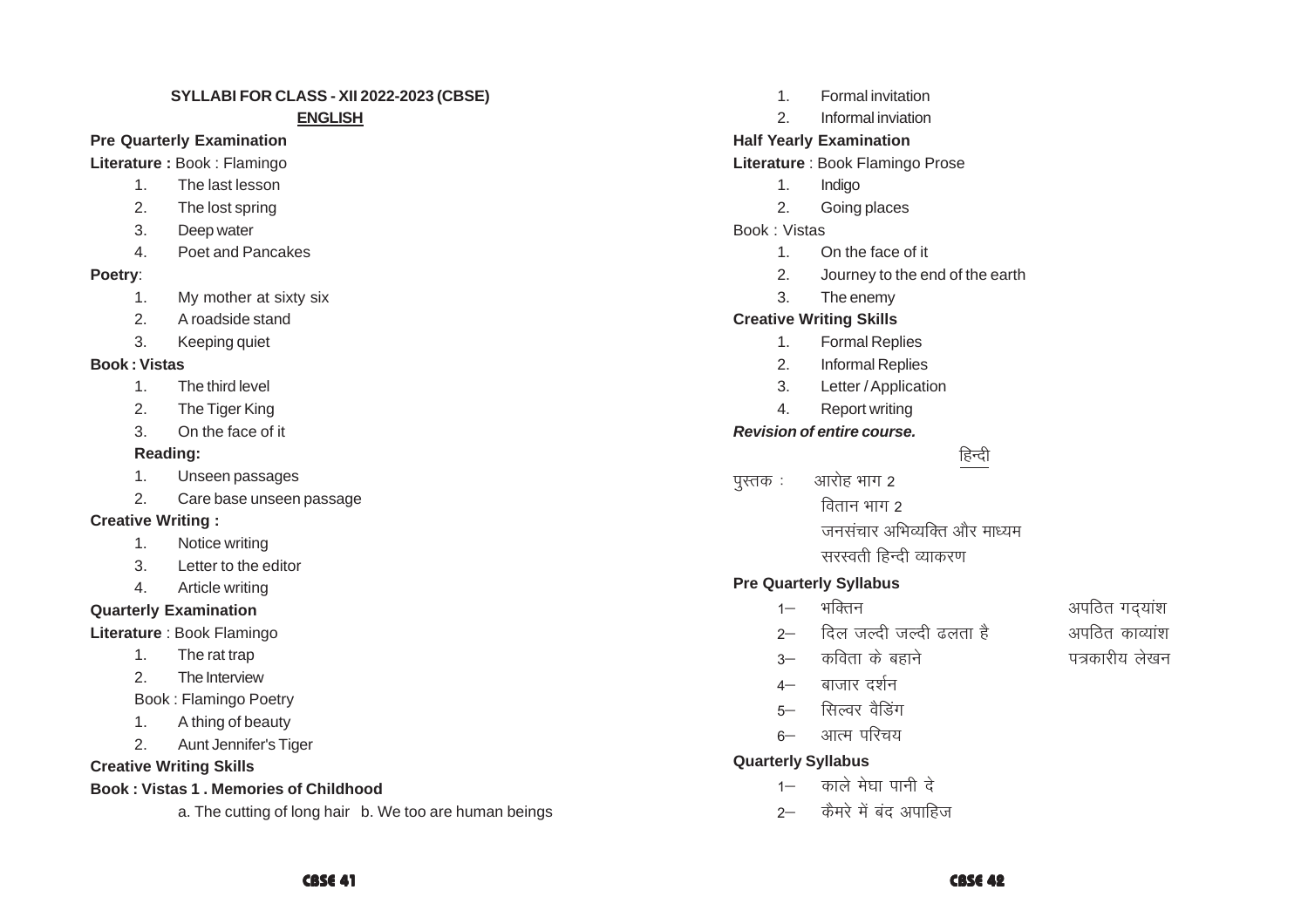- आत्म परिचय  $3 -$
- शिरीष के फल  $4-$
- $5-$ जझ
- अतीत के दबे पांव  $6-$
- फीचर लेखन  $7-$
- कार्यालय पत्र  $R -$

# **Half Yearly**

- $1 -$ उषा
- पहलवान की ढोलक  $2-$
- कवितावली  $3 -$
- लक्ष्मण मुच्छा और राम का विलाप  $4-$
- रूबाइयाँ  $5-$
- 6– श्रम विभाजन और जाति प्रथा मेरी कल्पना का आदर्श समाज
- 7– बगलों के पंख
- 8– छोटा मेरा खेत

व्याकरण – कविता नाटक, कहानी पर आधारित प्रश्न–उत्तर अनुच्छेद लेखन

# **Final Examination**

समस्त पाठ्यक्रम का पूनः अभ्यास

# **MATHEMATICS (041)**

# **CLASS XII**

**Book: Mathematics Class XII Part I & II - NCERT** 

Ref. : Senior Secondary school. Mathematics by Dr. R.S. Agarwal **Pre Quarterly :-**

- $1$ Matricies and Determinant
- $2.$ Calculus

# Quarterly

**Relation & Function**  $1<sub>1</sub>$ 

- **Linear Programming**  $2.$
- $\mathcal{R}$ Calculus Contd. (maxima & minima approximation)

# **Half Yearly**

- Integral Calculus (Definite & Indefinite Integral)  $1<sub>1</sub>$
- $2.$ Application of Integral
- Vector & 3 dim. Geometry  $3.$
- $\overline{4}$ . Probability

# **APPLIED MATHEMATICS (241)**

# **CLASS XII**

# Pre Quarterly :-

- $1<sub>1</sub>$ Algebra
- 2. Calculus
- $\mathcal{S}$ **Index Number**

# Quarterly :-

- Number, Qualification & Numerical Application  $1.$
- **Probability Distribution**  $2.$

# **Half Yearly :-**

- Calculus (contd.)  $\mathbf{1}$
- $\mathcal{P}$ Index Number contd
- 3. **Linear Programming**
- $\overline{4}$ . **Inferential Statistics**
- 5. **Financial Mathematics**

# **PHYSICS**

# Reference Book - Nootan Physics (Nageen Prakashan)

# Text Book - NCERT Volume I and II

- 1) Electrostatics **Pre Quarterly:** 2) Current Electricity Magnetic Effects of Current and Magnetism  $3)$ Electromagnetic Induction and A.C. **Quarterly:**  $1)$ 
	- - 2) Electromagnetic Waves
		- $3)$ Optics
- Dual Nature of Radiation and Matter **Half Yearly:**  $\left( \begin{matrix} 1 \end{matrix} \right)$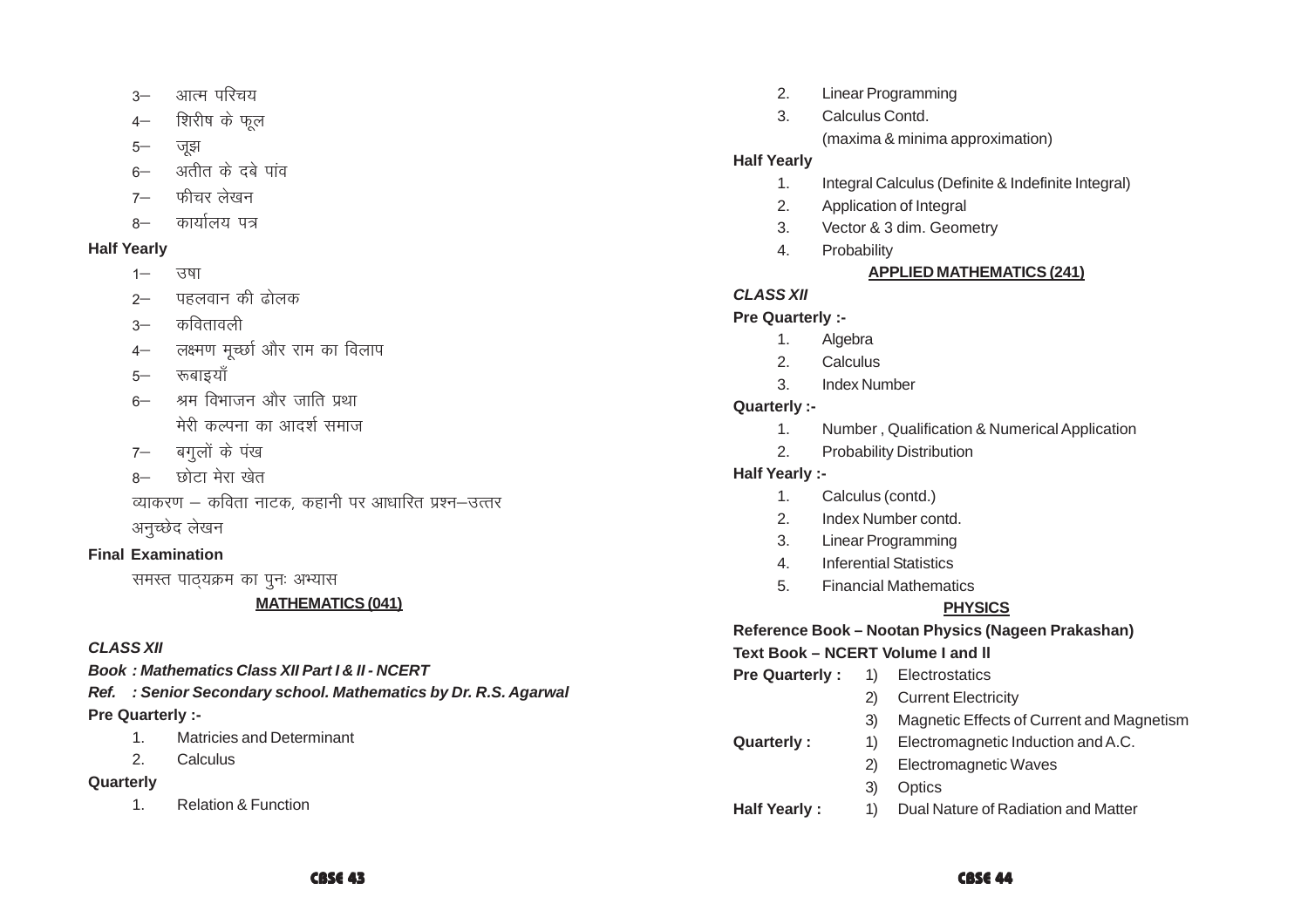- 2) Atoms and Nuclei
- 3) Electronic devices

#### **CHEMISTRY CLASS XII**

#### **(Inorganic & Organic Chemistry)**

#### *Syllabus suggested for the current session*

#### **Pre–Quarterly Examination :**

Chapter 1) Solution

2) Electrochemistry

3) Halo Alkanes & Halo Arenes

#### **Quarterly Examinations :**

- 4) Alcohols, Phenol and Ether
- 5) Aldehydes, Ketones and Carboxylic acids
- 6) Amines

#### **Half Yearly Examination :**

- 7) Chemical Kinetics
- 8) Biomolecules
- 9) d and f block Element
- 10) Co Ordination Compounds

#### **REVISION**

# **BUSINESS STUDIES**

#### **Text Book :**

- **1. Business Studies for XII Part- I**
- **2. Business Studies for XII Part- II (NCERT)**
- 3. Business Studies for XII R.K. Singla (V.K. **Publications)**

#### **Pre Quarterly**

- Chapter 1 Nature & Significance of Management
- Chapter 2 Principles of Management
- Chapter 3 Business Environment

### **Quarterly**

- Chapter 4 Planning
- Chapter 5 Organising + Revision of Chapter 1 and Chapter 2
- Chapter 11 Marketing

#### **Half Yearly**

| Chapter 6  | Staffing                    |
|------------|-----------------------------|
| Chapter 7  | Directing                   |
| Chapter 8  | Controlling                 |
| Chapter 9  | <b>Financial Management</b> |
| Chapter 10 | <b>Financial Markets</b>    |
| Chapter 12 | <b>Consumer Protection</b>  |

#### **FINAL / PRE BOARD**

#### **Complete Syllabus**

### **COMPUTER SCIENCE (XII)**

**Textbook : Computer Science (083) with Python Textbook Publisher : Dhanpat Rai & company Author : Sumita Arora Ref : Computer Science (NCERT):XII Examination Topic Pre – Quarterly :** a) UNIT 1 : Computational Thinking and Programming -2

- Python Revision tour I & II
- Working with functions
- Library
- File handling
- b) SQL

### **Quarterly :**

- Unit 1: Computational thinking and programming-2
- File handling
- Data Structure
- Unit 2: Computer Networks
- Note Pre Quarterly syllabus will be addedd

#### **Half Yearly**

- Unit 1: Computational thinking and programming-2
- Unit 2: Computer Networks
- Unit 3: Data Base Management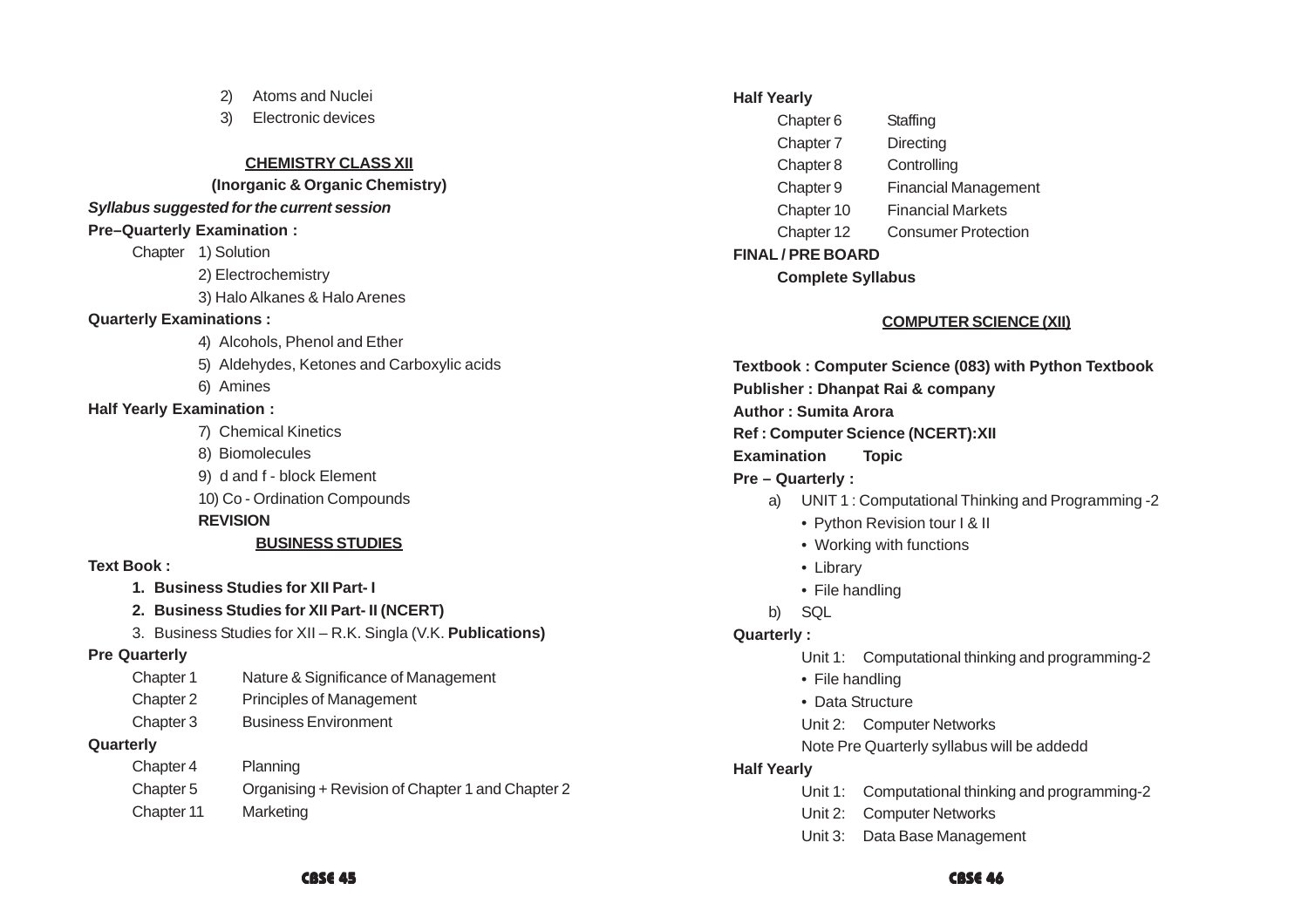#### **ECONOMICS (XII)**

#### **Prescribe books**

- **i. Introductory Macro economics (NCERT)**
- **ii. Indian Economic Development (NCERT)**
- **iii. Introductory macro economics by T.R.JAIN and V.K.OHRI**

#### **Pre quarterly**

- Chapter 1 Some basics concepts of macro economics (revision) Chapter 2 National income and related aggregate Chapter 3 Methods of calculating national income Chapter 4 Money (revision)
- Chapter 5 Banking (revision)
- Chapter 6 Aggregate demand , Aggregate supply & related concepts (revision)
- Chapter 7 Short run equilibrium output
- Chapter 8 Problem of deficient & excess demand
- Chapter 9 Government budget & the economy (revision)
- Chapter 10 Balance of payments
- Chapter 11 Foreign exchange rate (revision)
- Chapter 12 Indian economy on the eve of Independence
- Chapter 13 Indian economy 1950 1990
	- Project

#### **Quarterly**

- Chapter 1 Liberalization , Privatization & Globalization : an appraisal
- Chapter 2 Poverty
- Chapter 3 Human capital formation in India
- Chapter 4 Rural development
- **Note : Pre quarterly chapters will be included** Project

#### **Half – yearly**

- Chapter 1 Employment , growth , informalisation & other issues
- Chapter 2 Infrastructure
- Chapter 3 Environment & sustainable development
- Chapter 4 Comparative development experiences of India & its experiences of India & its neighbours

#### **Project**

Note: Full course will be included in Half yearly.

|                      | ACCOUNTANCY                                                                                                       |
|----------------------|-------------------------------------------------------------------------------------------------------------------|
|                      | Text Book: APC Accountancy (Part A) - APC (Analysis of Financial<br><b>Statements) Arya Publications (Part B)</b> |
|                      | <b>Reference Book: NCERT Class XII (Latest Edition)</b>                                                           |
| Term                 | Topics to be covered                                                                                              |
| <b>PRE-QUARTERLY</b> |                                                                                                                   |
|                      | Part A:- UNIT 2- Accounting For Partnership Firms                                                                 |
|                      | CH-1 Accounting for partnership Firm - fundamental                                                                |
|                      | CH-2 Partnership – change in profit sharing ratio                                                                 |
|                      | CH-3 Partnership-Admission of a partner                                                                           |
|                      | CH-4 Retirement and Death of a partner                                                                            |
|                      | Revision of a pre quarterly syllabus                                                                              |
| Quarterly            |                                                                                                                   |
|                      | CH-5 Dissoluton of a Partnership                                                                                  |
|                      | CH-1 Financial Statement of a company                                                                             |
|                      | CH-2 Financial Statement Analysis                                                                                 |
|                      | CH-5 Accounting Ratio                                                                                             |
|                      |                                                                                                                   |

**ACCOUNTANCY**

Revision of Quarterly syllabus which includes Pre quarterly syllabus also

#### **Half Yearly**

- Unit 5 CH-6 Cash Flow statement (As per as 3 revised)
- Unit 3 Accounting for companies
- CH-6 Company accounts- Issue of shares
- CH-7 Issue of debenture

#### Project Work

Revision of entire syllabus

#### **ENTREPRENEURSHIP**

#### **Text Book Entrepreneurship XII Publication NCERT**

| TERM                 | <b>TOPIC TO BE COVERED</b> |                                               |  |
|----------------------|----------------------------|-----------------------------------------------|--|
| <b>Pre Quarterly</b> | Unit $1:$                  | <b>Entrepreneurship Opportunity</b>           |  |
|                      | Unit $2:$                  | <b>Enterprise Planning</b>                    |  |
| Quarterly            | Unit $3:$                  | <b>Enterprise Marketing</b>                   |  |
|                      | Unit $4$ :                 | <b>Enterprise Growth Strategies</b>           |  |
|                      |                            | SYLLABUS INCLUDES PRE QUARTERLY CHAPTERS ALSO |  |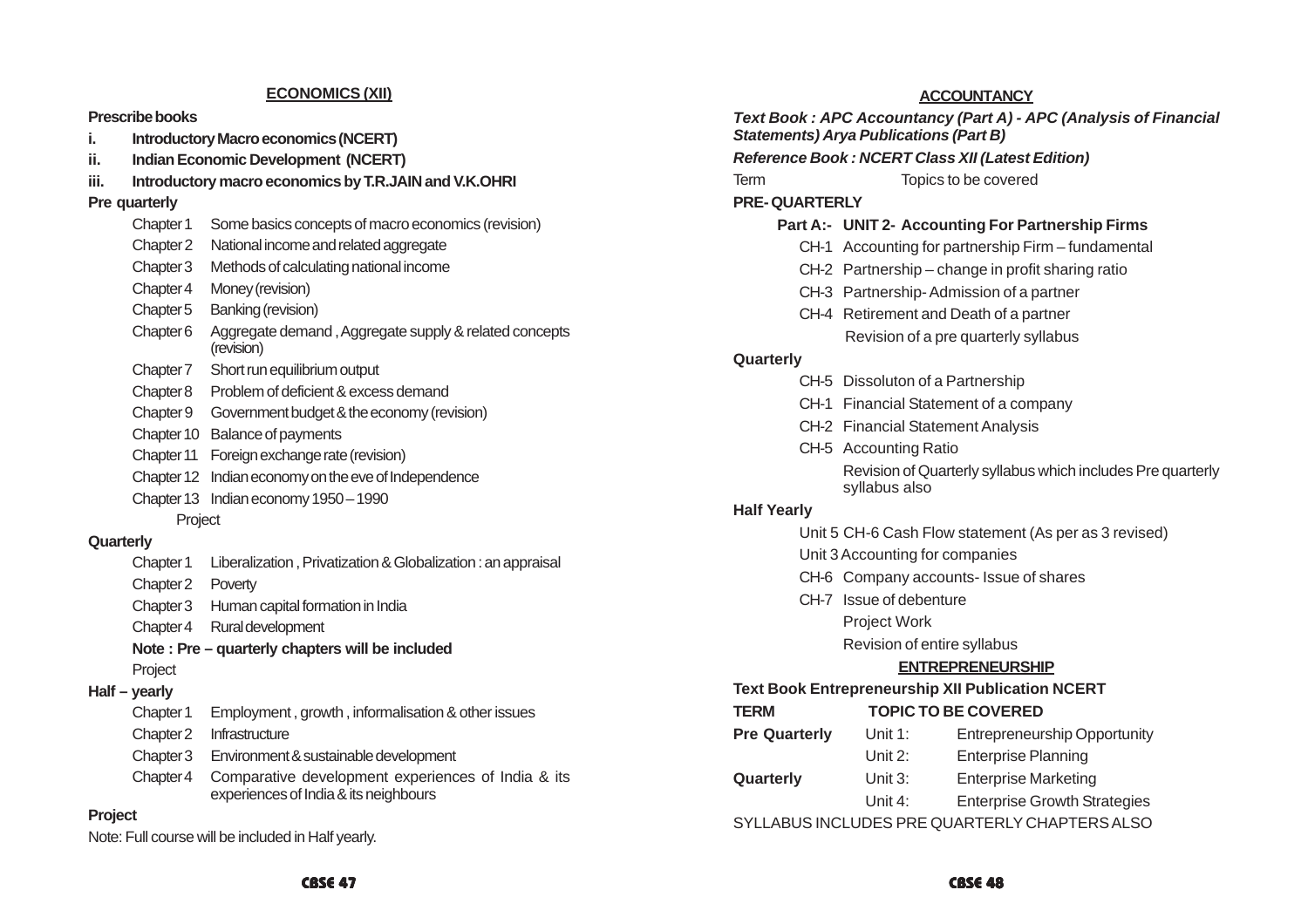- **Half Yearly** Unit 5: Business Arithmetic Unit 6: Resource Mobilization FINAL TERM INCLUDE ENTIRE SYLLABUS Project Work
	- A) Market Survey
	- B) Business Plan REVISION OF ENTIRE SYLLABUS

#### **BIOLOGY**

#### **TEXTBOOK : NCERT, BIOLOGY CLASS XII (LATEST EDITION )**

**REFERENCE BOOK : MODERNS abc OF BIOLOGY FOR CLASS XII(LATEST EDITION)**

**BY- DR. B. B. ARORA , A.K. SABHARWAL**

#### **PRACTICAL TEXTBOOK-**

**LABORATORY MANUAL BIOLOGY CLASS XII**

#### **BY- V.P. AGGARWAL , S.C. MAHESHWARI**

#### **PUBLICATION- ARYA PUBLICATIONS**

#### **PRE QUATERLY EXAMINATION**

- Chapter2 Sexual reproduction in flowering plants
- Chapter3 Human Reproduction
- Chapter4 Reproductive Health
- Chapter5 Principles of inheritance and variation

#### **QUARTERLY EXAMINATION**

- Chapter6 Molecular basis of inheritance
- Chapter7 Evolution
- Chapter8 Human health and disease
- Chapter10 Microbes in human welfare

#### **HALF YEARLY EXAMINATION**

- Chapter11 Biotechnology- Principles And Processes
- Chapter12 Biotechnology and its application
- Chapter13 Organism and Population
- Chapter14 Ecosystem
- Chapter15 Biodiversity and conservation

**PRE BOARD AND FINAL EXAMINATION Entire Syllabus**

#### **HISTORY**

**Book 1 – Themes in Indian History (Part I) Book 2 – Themes in Indian History (Part II) Book 3 – Themes in Indian History (Part III) Pre- Quarterly Examination** Lesson 1 – Bricks, Beads and Bones (Book-1) Lesson 6 – Bhakti and Sufi Traditions (Book-2) Lesson 4 – Thinkers Beliefs and Buildings (Book-1) **Quarterly Examination** Lesson 5 - Through the Eyes of Travellers (Book 2) Lesson 2 – Kings, Farmers and Towns (Book 1) Lesson 3 – Kinship Caste & Class (Book 1) Lesson 7 – An Imperial Capital Vijaynagara (Book 2) Lesson 15 – Framing the Constitution (Book 3) **Half Yearly Examination** Lesson 10 – Colonialism and the Countryside (Book 3) Lesson 11 – Rebels and the Raj (Book 3) Lesson 13 – Mahatma Gandhi and the Nationalist Movement (Book 3) Lesson 8 – Peasants, Zamindars and the State (Book 2) **POLITICAL SCIENCE Based on Syllabus**

#### **Pre Quarterly :-**

#### **Book 1. Contemporary World Politics**

- 1. The end of Biopolarity
- 2. New Centres of Power
- 3. Contemporary South Asia

#### **Book 2. Policies in India Since Independence**

- 1. Challenges of Nation Building
- 2. Planned Development
- 3. India's Foreign Policy